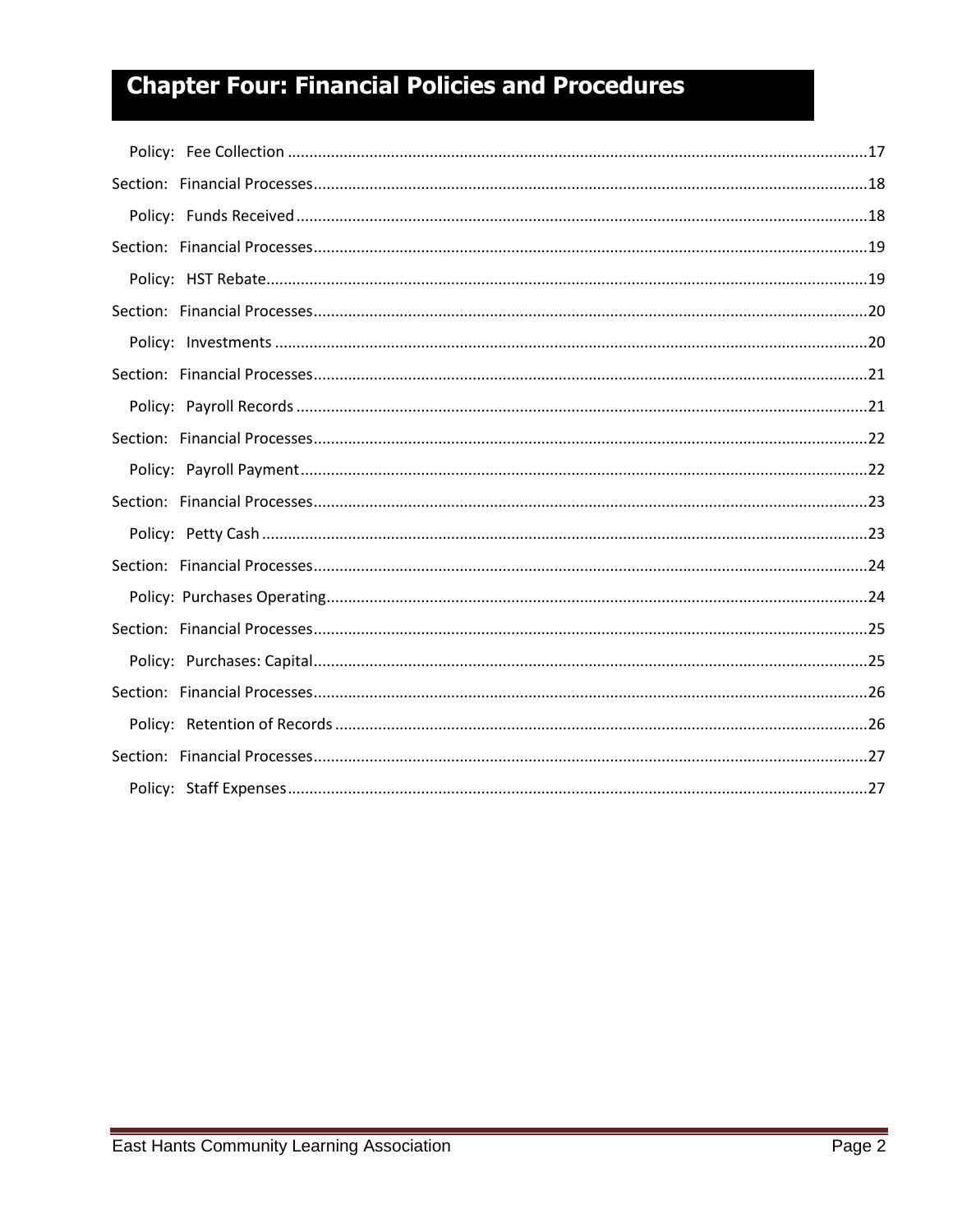<span id="page-2-1"></span><span id="page-2-0"></span>

| <b>Section: Financial Accountability</b> | <b>Policy: Board of Directors</b> |
|------------------------------------------|-----------------------------------|
| Approved Date: Dec 9, 2016               | <b>Policy Number:</b><br>4.1.1    |
| Revision Date: Feb 22, 2021              |                                   |

#### *Policy*

The Board of Directors is responsible for ensuring the overall financial stability of our organization.

- 1. The Board of Directors will evaluate a budgeting process and financial reporting system for our organization.
- 2. The Board of Directors will ensure that the financial policies and procedures are established and adhered to.
- 3. The Board of Directors will plan and review the annual operating budget of our organization.
- 4. The Board of Directors will review revenues and expenses at regular specific intervals and compare them with the approved budget.
- 5. The Board of Directors is responsible for ensuring that the physical and financial assets of the organization are properly managed by the Executive Director.
- 6. Salary guidelines and compensation policy for all staff will be determined by the Board of Directors. Budgetary constraints will be given due consideration in this decision.
- 7. The Board of Directors will review and approve the expenses claimed by the Executive Director.
- 8. The Board of Directors will oversee the fund-raising activities of our organization.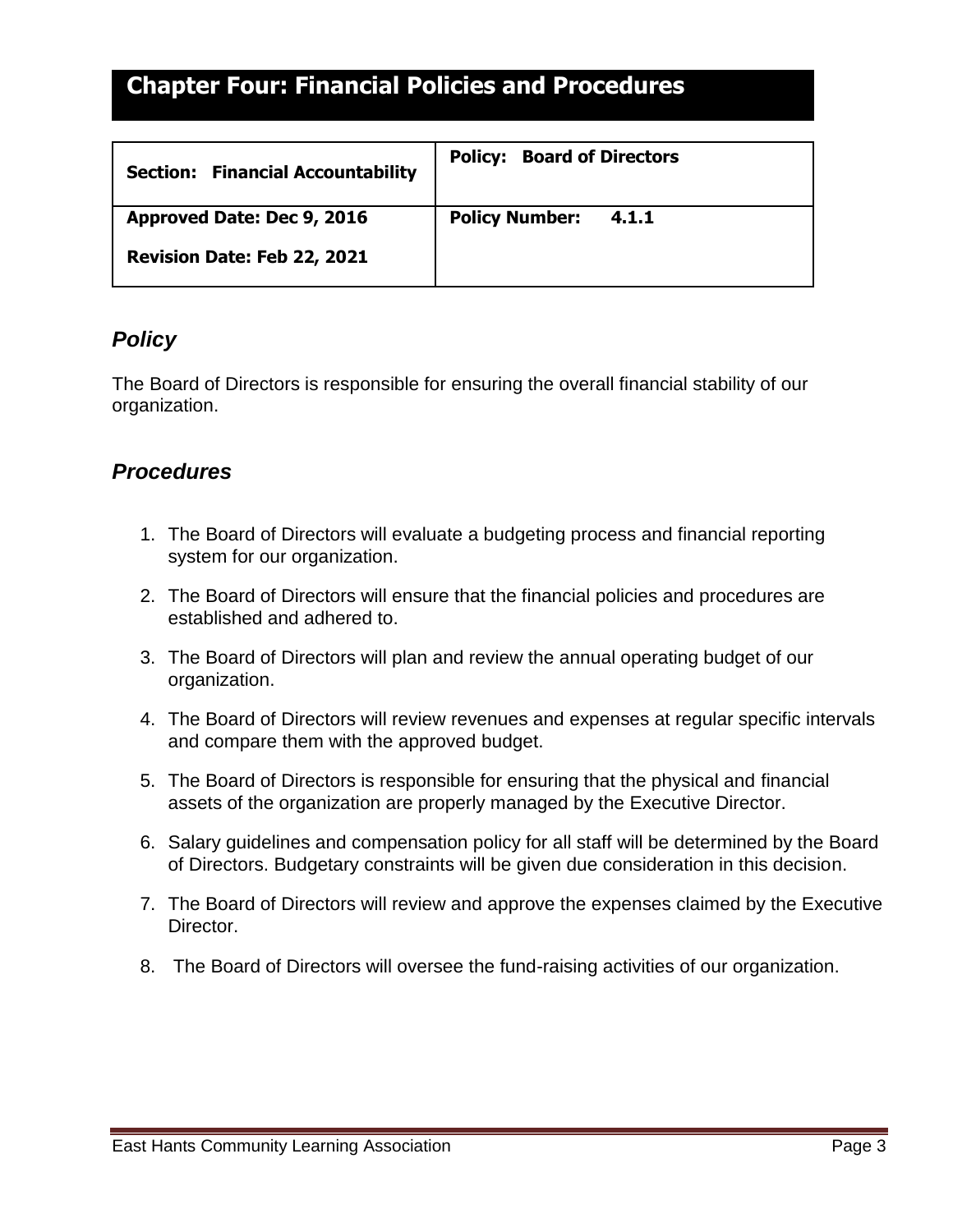<span id="page-3-1"></span><span id="page-3-0"></span>

| <b>Section: Financial Accountability</b> | <b>Policy: Finance Committee/Treasurer</b> |
|------------------------------------------|--------------------------------------------|
| Approved Date: Dec 9, 2016               | <b>Policy Number:</b><br>4.1.2             |
| Revision Date: Feb 22, 2021              |                                            |

#### *Policy*

The East Hants Community Learning Association will establish a finance committee and/or appoint a treasurer as specified in the bylaws.

- 1. The finance committee and/or treasurer will assist the Board of Directors in their function of financial governance. Terms of reference for the finance committee including responsibilities, membership and meeting schedule, will be established by the Board of Directors.
- 2. The finance committee and/or treasurer will meet on a regular basis as specified by the Board of Directors.
- 3. The Executive Director or their designate shall attend all meetings of the finance committee and/or treasurer.
- 4. The annual work plan of the finance committee and/or treasurer will include the following:
	- review of financial policies and procedures
	- review of annual operating budget
	- review of financial reporting process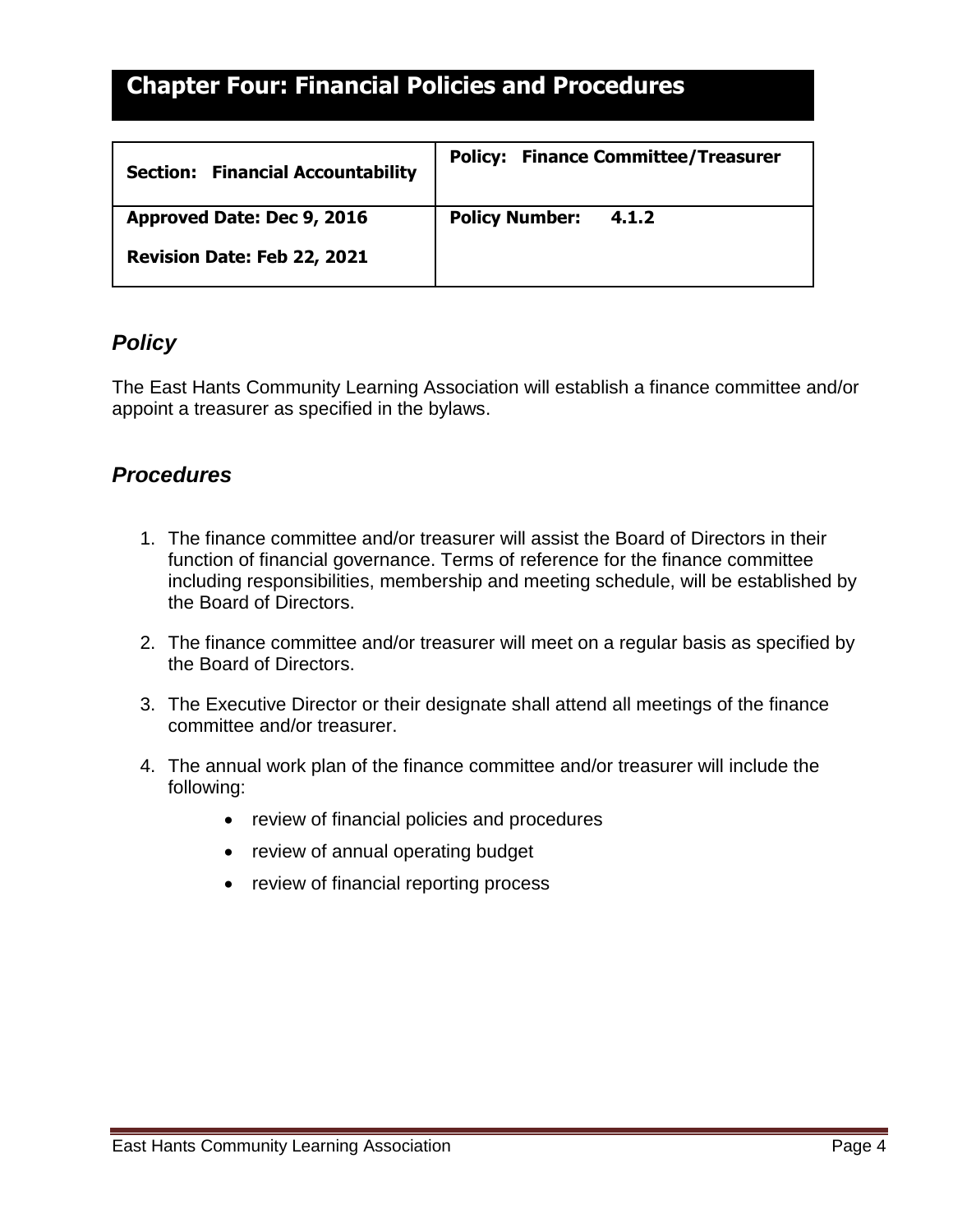<span id="page-4-1"></span><span id="page-4-0"></span>

| <b>Section: Financial Accountability</b> | <b>Policy: Executive Director</b> |
|------------------------------------------|-----------------------------------|
| Approved Date: Dec 9, 2016               | <b>Policy Number:</b><br>4.1.3    |
| Revision Date: Feb 22, 2021              |                                   |

#### *Policy*

The Executive Director is responsible for effective financial management to facilitate a stable and viable organization.

- 1. With regard to all financial dealings and the assets of our organization, the Executive Director will not authorize any transactions that will result in any personal liability of the Board of Directors or that will adversely affect the capital of our organization.
- 2. The Executive Director will ensure that appropriate safeguards are put into place and maintained to prevent fraud or theft of our organization's funds.
- 3. The Executive Director will not allow any one individual to have complete authority over a financial transaction.
- 4. The Executive Director will not cause or allow our organization to incur indebtedness outside of the ordinary course of business.
- 5. The Executive Director will ensure that payroll, payroll remittances and other debts are settled in a timely manner.
- 6. The Executive Director will ensure that our organization's general liability coverage does not lapse.
- 7. The Executive Director will ensure that restricted contributions or funds are used only for the purpose that was designated by the contributor or funder.
- 8. The Executive Director will ensure that the operating fund of our organization does not accumulate a deficit.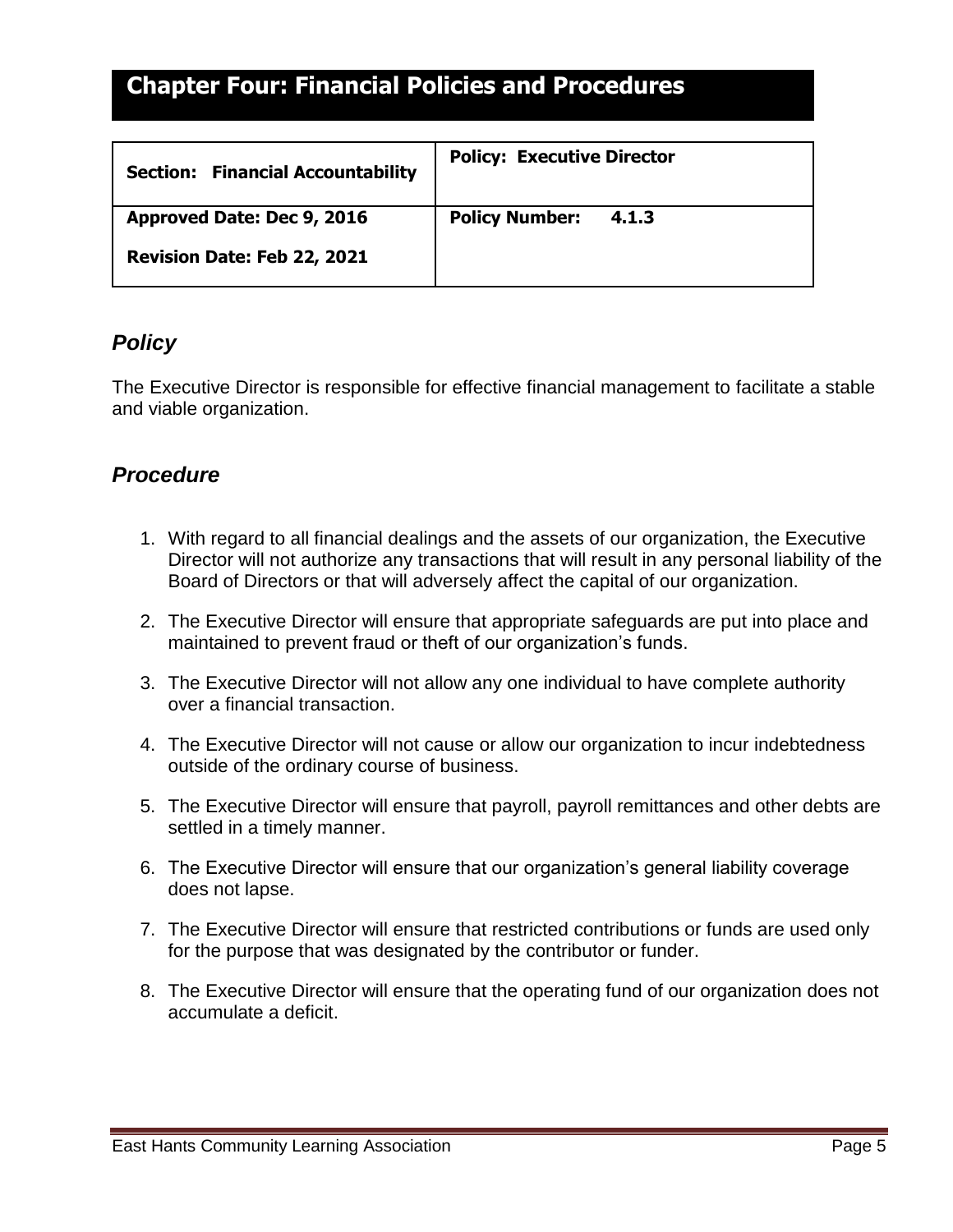<span id="page-5-1"></span><span id="page-5-0"></span>

| <b>Section: Financial Accountability</b> | <b>Policy: Executive Director</b> |
|------------------------------------------|-----------------------------------|
| Approved Date: Dec 9, 2016               | <b>Policy Number:</b><br>4.1.3    |
| Revision Date: Feb 22, 2021              |                                   |

- 9. The Executive Director will initiate purchases of goods and services according to budget allocations.
- 10.The Executive Director or their designate will sign for the goods and services being received in good order.
- 11.The Executive Director will ensure that all fund-raising initiatives are approved by the Board of Directors before they are implemented.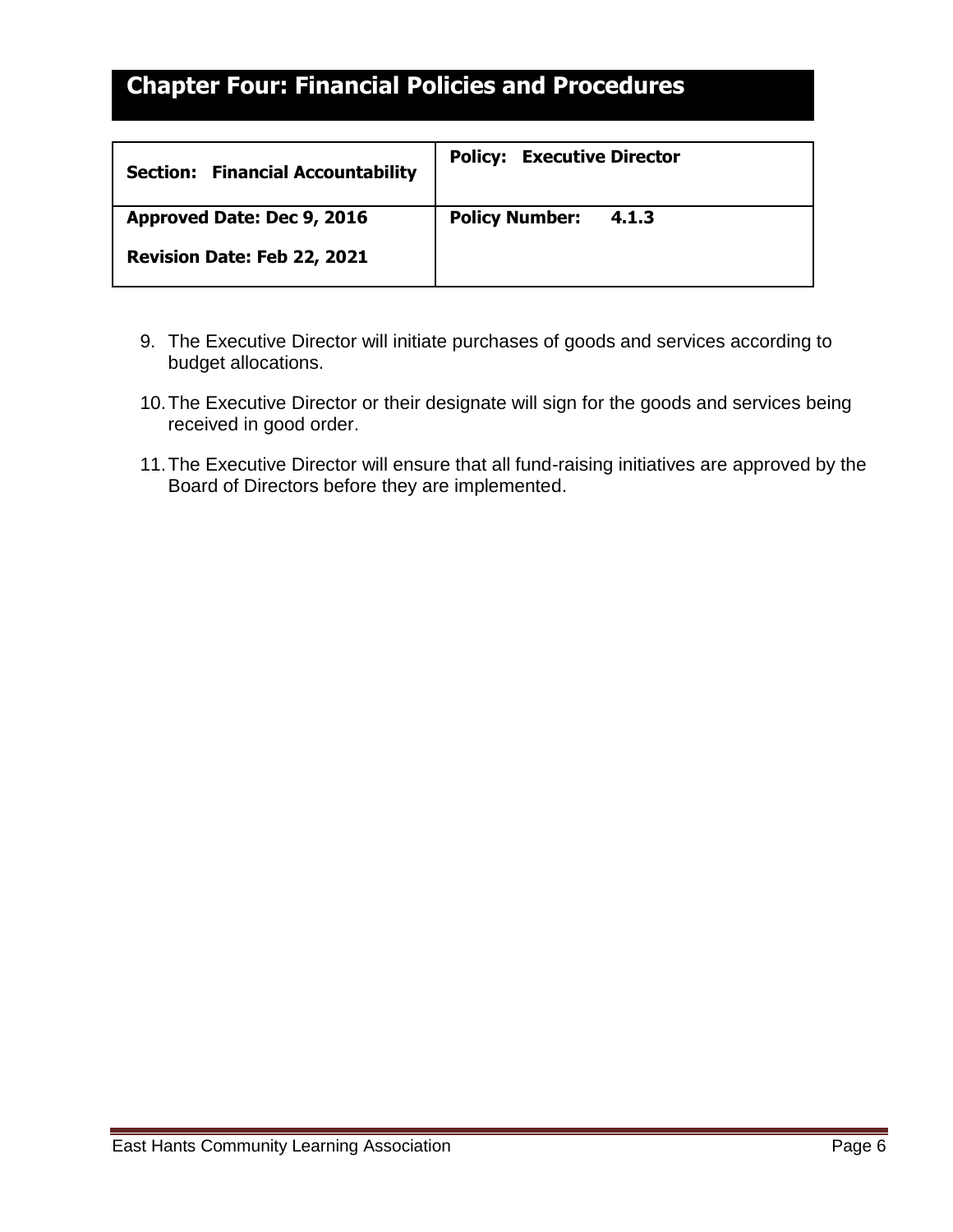<span id="page-6-1"></span><span id="page-6-0"></span>

| <b>Financial Controls</b><br><b>Section:</b> | <b>Policy: Annual Operating Budget</b> |
|----------------------------------------------|----------------------------------------|
| Approved Date: Dec 9, 2016                   | <b>Policy Number:</b><br>4.2.1         |
| Revision Date: Feb 22, 2021                  |                                        |

#### *Policy*

The East Hants Community Learning Association's annual operating budget will be developed by the Executive Director and approved by the Board of Directors.

- 1. The Executive Director will prepare the annual budget of our organization based on the priorities and salaries established by the Board of Directors.
- 2. The Executive Director will prepare the annual operating budget information. All expenditures anticipated for the year, especially major purchases, should be included and should be detailed in the budget working papers.
- 3. The Board of Directors will approve the annual operating budget. Approval will be noted in the meeting minutes of the Board of Directors.
- 4. The Executive Director will review monthly information, ensuring that budget allocations and spending limits are adhered to.
- 5. The Executive Director will seek out new sources of funding for programs, with direction from the Board of Directors.
- 6. The Board of Directors will monitor the annual operating budget and make adjustments if required.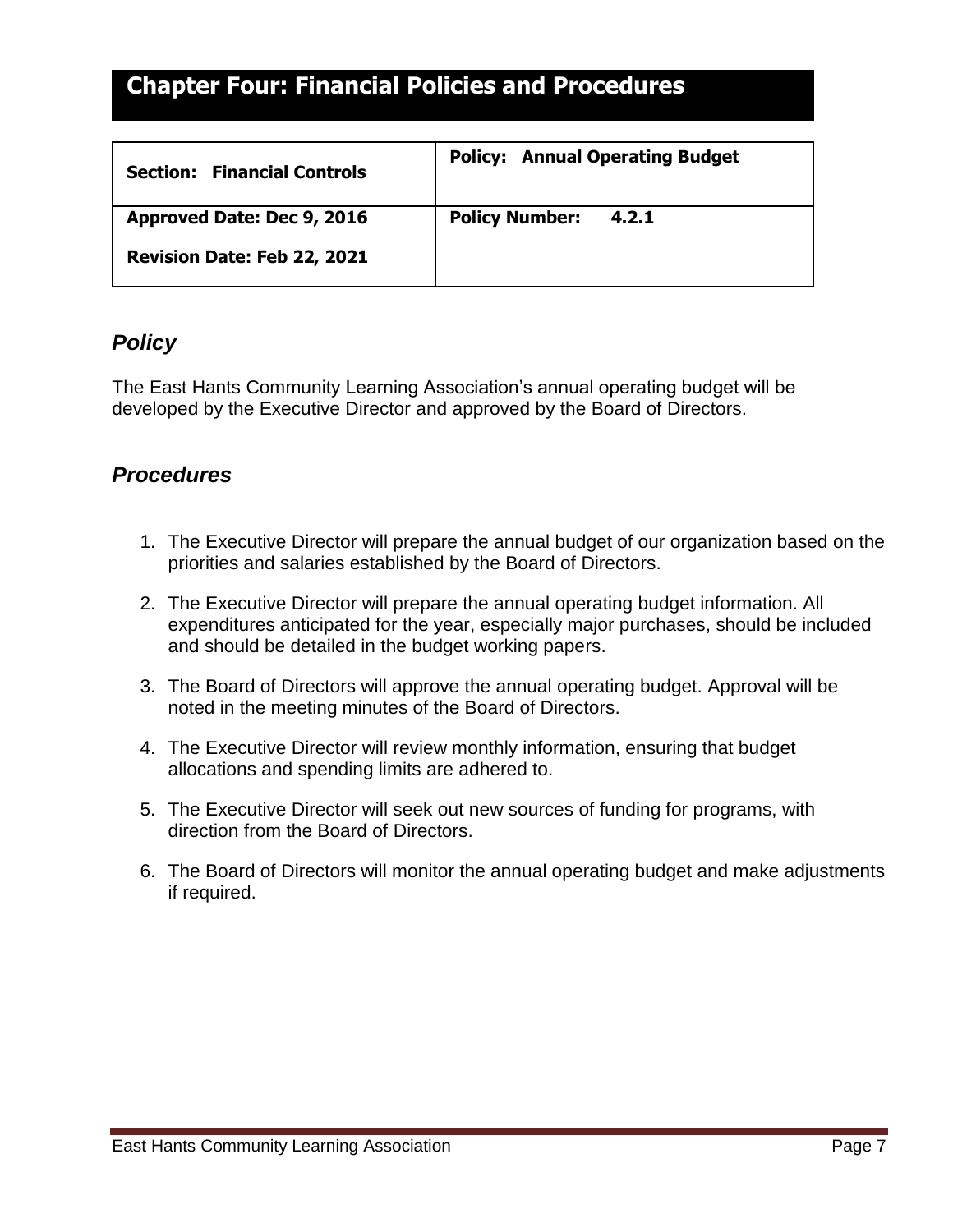<span id="page-7-1"></span><span id="page-7-0"></span>

| <b>Financial Controls</b><br><b>Section:</b> | <b>Policy: Audit</b>           |
|----------------------------------------------|--------------------------------|
| Approved Date: Dec 9, 2016                   | <b>Policy Number:</b><br>4.2.2 |
| Revision Date: Feb 22, 2021                  |                                |

#### *Policy*

Annual Financial Statements will be completed and presented to the East Hants Community Learning Association membership for their approval.

- 1. At the Annual General Meeting, the Board of Directors will recommend to the membership the name of a chartered accountant to conduct the review engagement.
- 2. The auditor will review our organization's financial/accounting systems and summarize the financial date in a year-end statement, as well as ensure that financial statements have been prepared in accordance with generally accepted accounting principles.
- 3. The Review Engagement report will consist of a covering letter, balance sheet, statement of income and expenses, as well as auditor notes on the state of assets.
- 4. At each annual meeting, the Board of Directors will table for the approval of members the review engagement.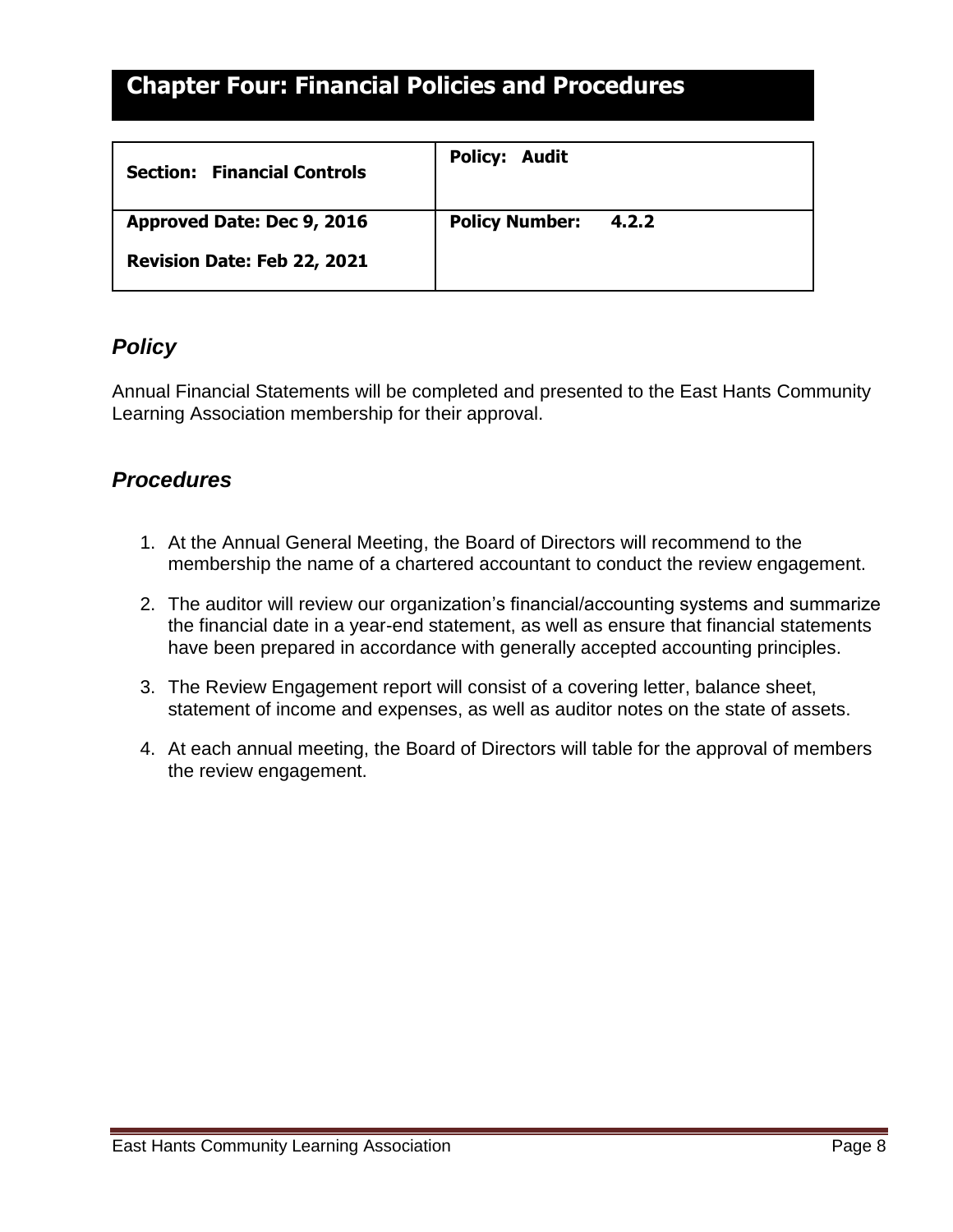<span id="page-8-1"></span><span id="page-8-0"></span>

| <b>Financial Controls</b><br><b>Section:</b> | <b>Policy: Asset Safeguards</b> |
|----------------------------------------------|---------------------------------|
| Approved Date: Dec 9, 2016                   | <b>Policy Number:</b><br>4.2.3  |
| Revision Date: Feb 22, 2021                  |                                 |

#### *Policy*

The East Hants Community Learning Association will ensure that a well designed system of internal controls is implemented to safeguard assets.

- 1. Assets will be physically protected. Cash funds will be kept in a secure location and will be deposited in the bank as soon after receipt as possible.
- 2. No system of control can give full protection against loss. Insurance against a variety of hazards shall be carried to reimburse if major loss should occur. Insurance coverage shall be reviewed annually to ensure that it meets the needs of our organization.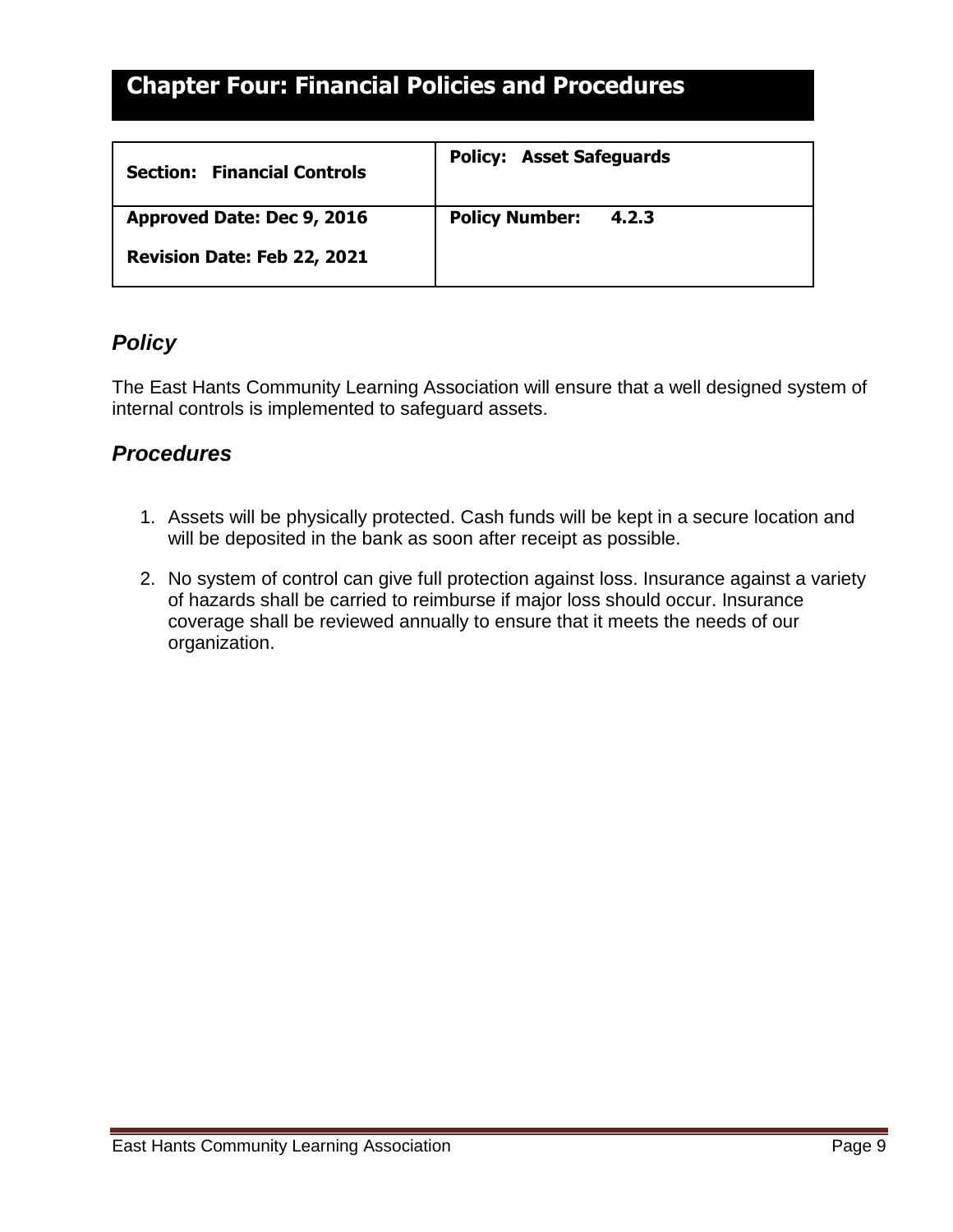<span id="page-9-1"></span><span id="page-9-0"></span>

| <b>Financial Controls</b><br><b>Section:</b> | <b>Policy: Financial Reporting</b> |
|----------------------------------------------|------------------------------------|
| Approved Date: Dec 9, 2016                   | <b>Policy Number:</b><br>4.3.4     |
| Revision Date: Feb 22, 2021                  |                                    |

#### *Policy*

The Board of Directors of our organization will review monthly or quarterly financial statements that are submitted by the Executive Director.

- 1. The Executive Director will provide to the Board of Directors monthly financial statements indicating the current cash position and performance of our organization in relation to the approved budget.
- 2. The Board of Directors will determine the format of monthly financial statements.
- 3. The Board of Directors will review and ensure that they understand the monthly financial statements prepared by the Executive Director.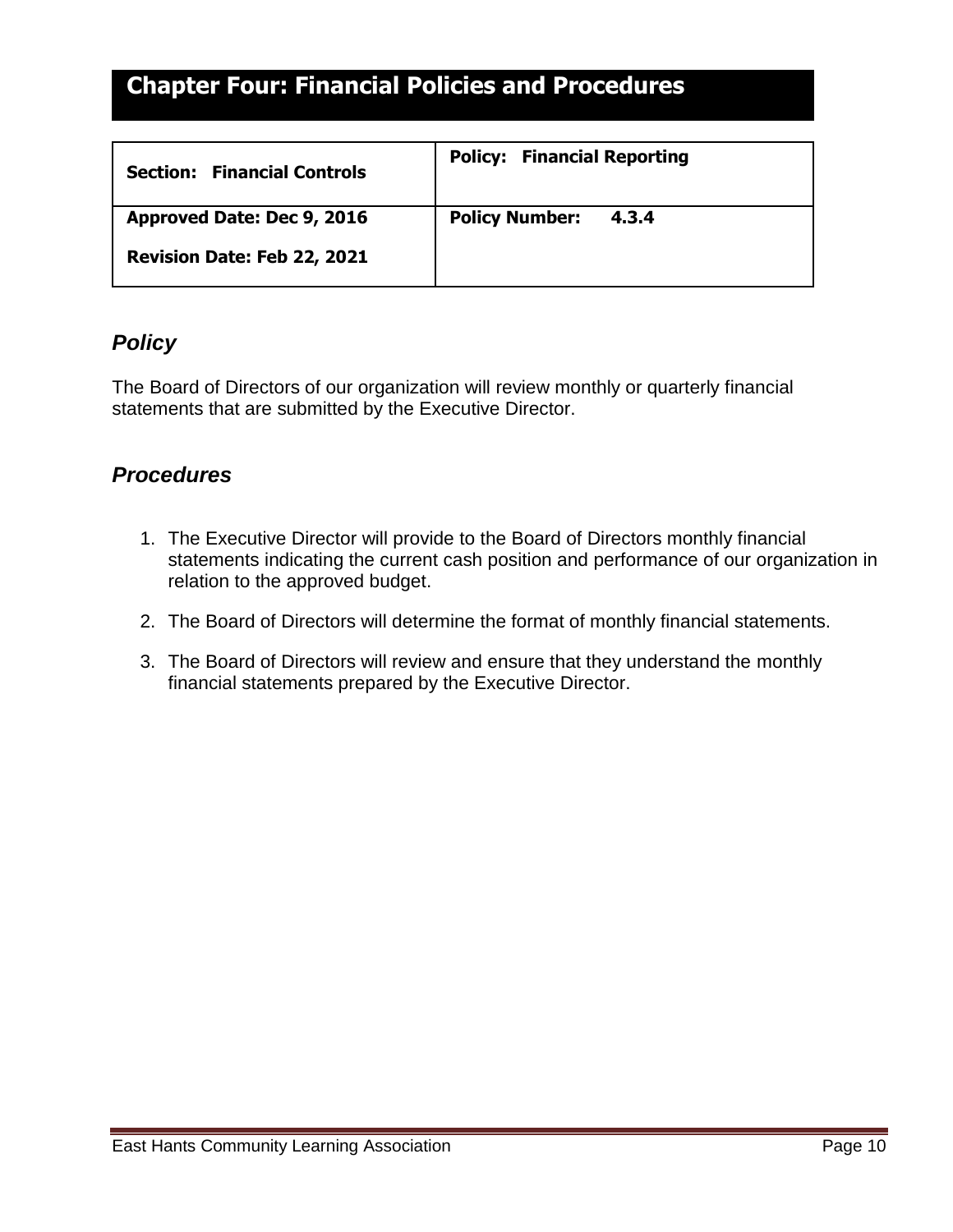<span id="page-10-1"></span><span id="page-10-0"></span>

| <b>Financial Controls</b><br><b>Section:</b> | <b>Policy: Signing Authority</b> |
|----------------------------------------------|----------------------------------|
| Approved Date: Dec 9, 2016                   | <b>Policy Number:</b><br>4.3.5   |
| Revision Date: Feb 22, 2021                  |                                  |

#### *Policy*

The East Hants Community Learning Association will adhere to the signing authority requirements as specified in the bylaws of our organization.

- 1. Our organization and our banking institution will maintain a formal list of names, titles and signatures of those individuals who have signing authority.
- 2. EHCLA must have four signing authorities, which must include the Executive Director and at least one member of the Executive Board of Directors. Signing authority will include, as per our bylaws, the Chairperson, the Secretary, and the Treasurer of our Board of Directors, as well as the Executive Director.
- 3. There will be two authorized officers' signatures on all cheques prepared by our organization.
- 4. Before being signed, all cheques will be verified against invoices, which will be allocated to a funding project.
- 5. All cheques will be numbered and used in numerical order.
- 6. All cheques will be kept in a secure location.
- 7. Blank cheques should never be signed.
- 8. Online banking will be an acceptable substitute for cheques writing for day to day banking. This will include but is not limited to: payroll, bill payment, and remittances.
- 9. The Executive Director will have a bank card for their use exclusively. The card has a unique identifier and all transactions conducted are identified as completed by the director. In accordance with the Terms and Conditions provided by the bank, this card is not transferrable and may not be used by another individual.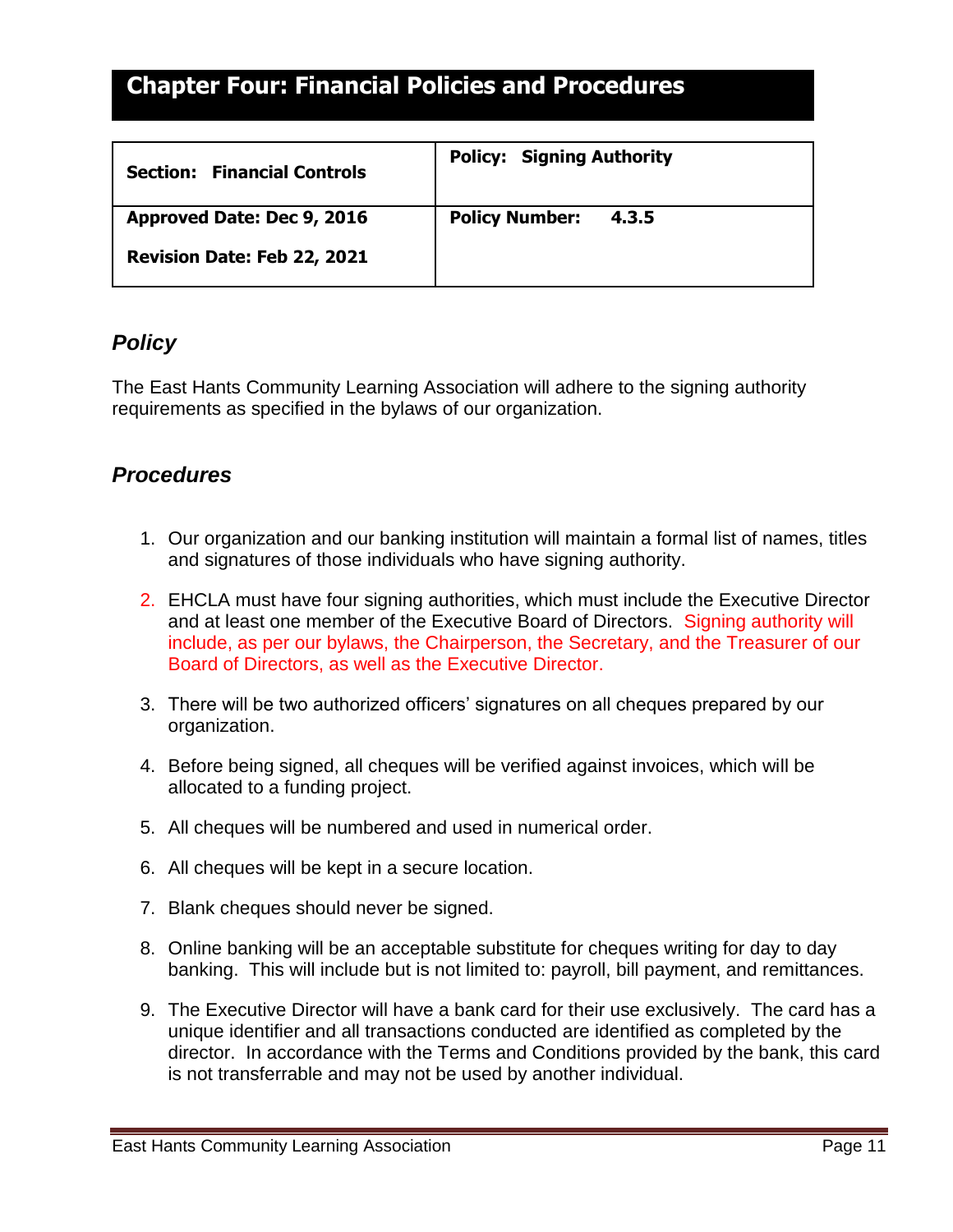<span id="page-11-1"></span><span id="page-11-0"></span>

| <b>Financial Controls</b><br><b>Section:</b> | <b>Policy: Inventory</b>       |
|----------------------------------------------|--------------------------------|
| Approved Date: Dec 9, 2016                   | <b>Policy Number:</b><br>4.3.7 |
| Revision Date: Feb 22, 2021                  |                                |

#### *Policy*

The East Hants Community Learning Association will maintain accurate capital asset inventory records.

- 1. Inventory records will provide an accurate description of the item, the date purchased and the purchase price.
- 2. A review of the inventory will be done annually to determine the condition of capital assets.
- 3. When an item is written off (due to its deteriorated condition) or sold, it will be recorded as such in the inventory records.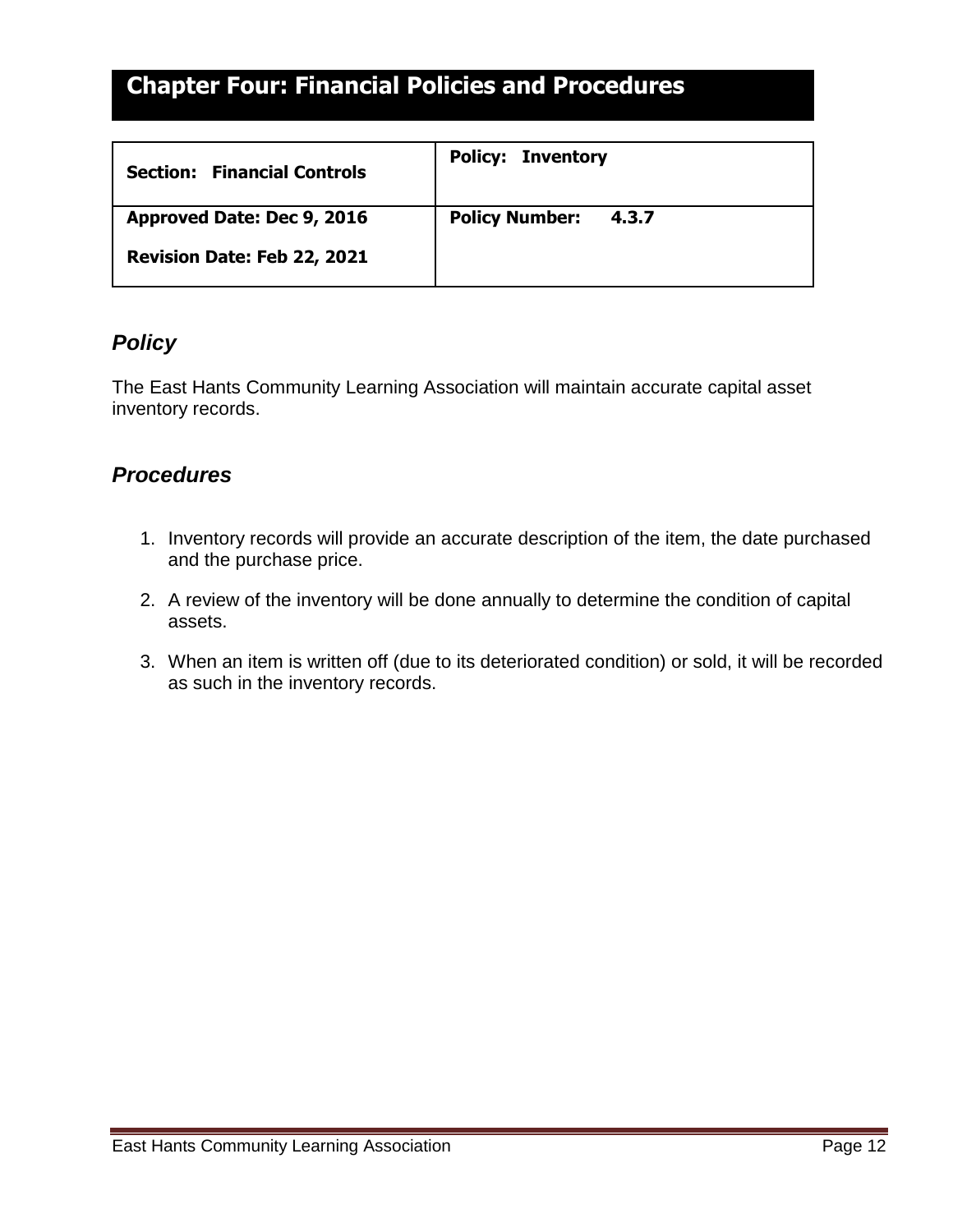<span id="page-12-1"></span><span id="page-12-0"></span>

| <b>Financial Processes</b><br><b>Section:</b> | <b>Policy: Accounts Payable</b> |
|-----------------------------------------------|---------------------------------|
| Approved Date: Dec 9, 2016                    | <b>Policy Number:</b><br>4.4.1  |
| Revision Date: Feb 22, 2021                   |                                 |

#### *Policy*

The East Hants Community Learning Association will clearly define the accounts payable financial process.

- 1. On receipt of an invoice, the designated staff person will affix a Cheque Requisition form to it indicating the payee, the amount to be paid, the expense line the item is to be charged to and the project from which the invoice will be paid.
- 2. Cheques will be drawn and attached to the supporting invoices before being given to the signing officers.
- 3. Cheques will be written and signed as per the financial process schedule determined by the Executive Director.
- 4. Use of a credit card issued to the East Hants Community Learning Association is an acceptable alternative for purchase payments and the payment of invoices and accounts payable. Cards are issued to the Executive Director with a limit of \$3500 and Community Rider Manager, or acting delegate, in the amount of \$1500. Credit cards are for the sole purpose of business related expenses and payments. It is unacceptable that any personal charges would be made on the credit card. Any personal expenses would result in the cancellation of credit card privileges.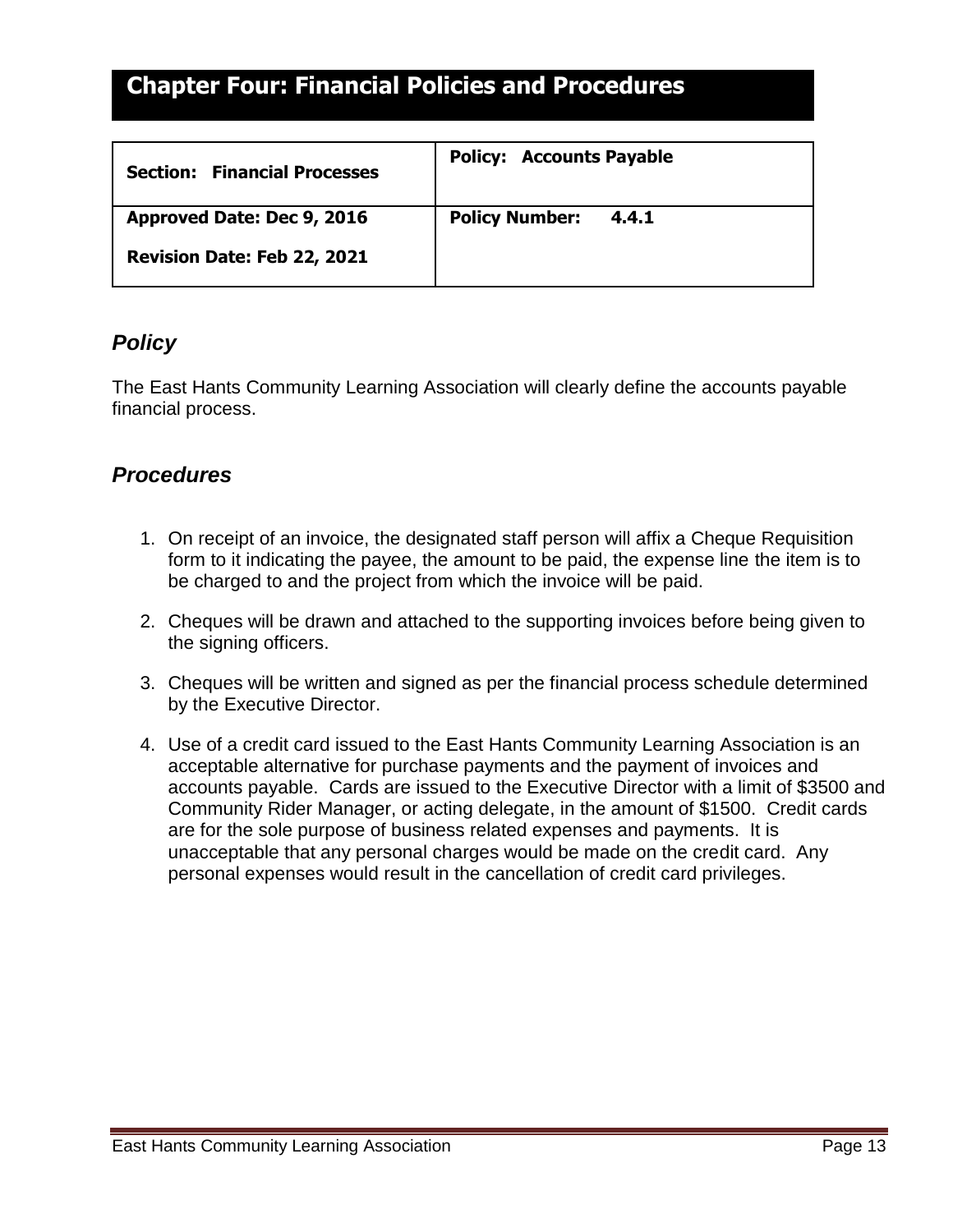<span id="page-13-1"></span><span id="page-13-0"></span>

| <b>Financial Processes</b><br><b>Section:</b> | <b>Policy: Banking</b>         |
|-----------------------------------------------|--------------------------------|
| Approved Date: Dec 9, 2016                    | <b>Policy Number:</b><br>4.4.2 |
| Revision Date: Feb 22, 2021                   |                                |

#### *Policy*

The East Hants Community Learning Association will enter into an agreement with a recognized chartered bank that will provide the services required by the organization.

- 1. Our organization will ensure that the chartered bank provides the following services:
	- Chequing services for specific accounts.
	- Provision of cancelled cheques on a monthly basis, with a statement showing all debits and credits.
	- Payment of interest at current rate for all surplus funds held in any special account.
	- Consultation on the banking requirements of the organization.
- 2. Bank accounts will be reconciled monthly by the staff person designated by the organization.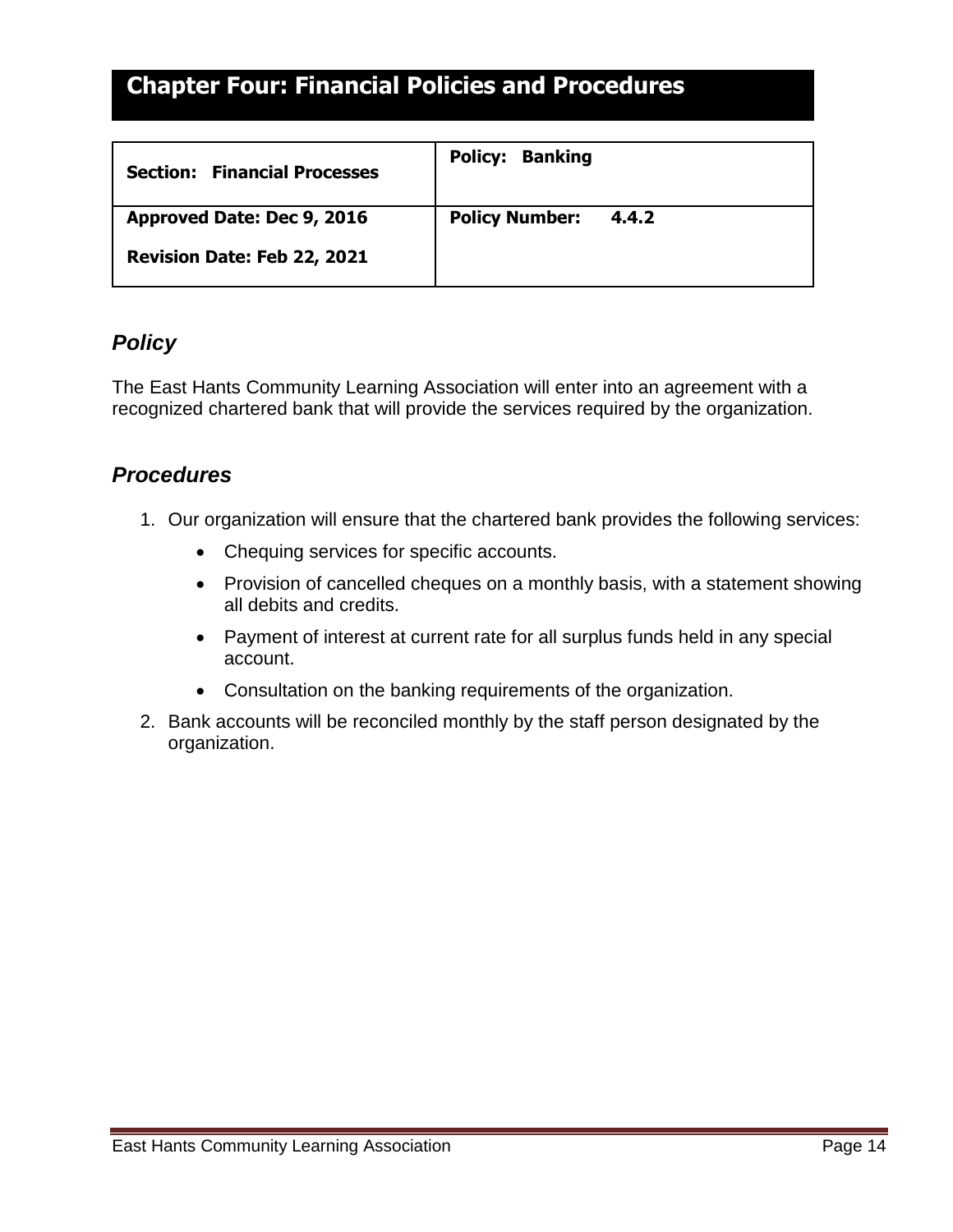<span id="page-14-1"></span><span id="page-14-0"></span>

| <b>Financial Processes</b><br><b>Section:</b> | <b>Policy: Meal and Travel Policy</b> |
|-----------------------------------------------|---------------------------------------|
| Approved Date: Dec 9, 2016                    | <b>Policy Number:</b><br>4.4.4        |
| Revision Date: Feb 22, 2021                   |                                       |

#### *Policy:*

The East Hants Community Learning Association will reimburse meal and travel expenses that are incurred while performing EHCLA business.

#### *Procedures:*

1. Expenses for meals for business related purposes are as follows: Breakfast: \$12.00 Lunch: \$15.00 Dinner: \$20.00

 These amounts are pre-tax and a gratuity of a maximum of 15% may be added. Expenses will be reimbursed with submitted receipts.

- 2. Business travel requiring an overnight stay must be pre-approved by the Board of Directors. Costs must be pre-approved.
- 3. Parking and toll costs will be reimbursed.
- 4. Expenses for Executive Director and staff will be reimbursed at a rate of \$0.42 per kilometer and mileage should be submitted to the Executive Director for processing monthly. Executive Director mileage expense will be approved by a board member.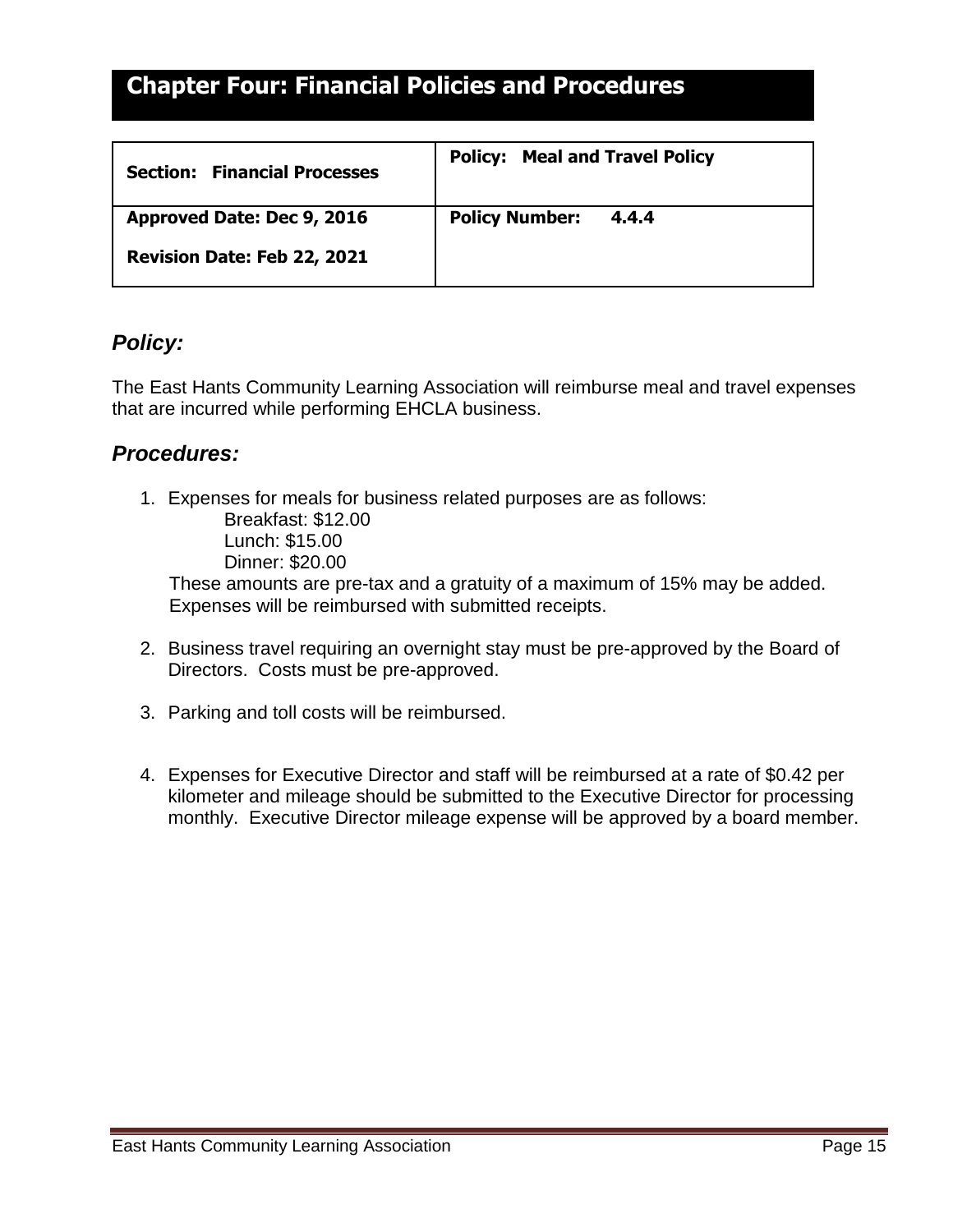<span id="page-15-1"></span><span id="page-15-0"></span>

| <b>Section: Financial Processes</b> | <b>Policy: Contracts for Service</b> |
|-------------------------------------|--------------------------------------|
| Approved Date: Dec 9, 2016          | <b>Policy Number:</b><br>4.4.5       |
| Revision Date: Feb 22, 2021         |                                      |

#### *Policy*

All contracts for service that are entered into to enhance the mission of our organization will be approved by the Board of Directors.

- 1. The organization may enter into contractual agreements with individuals and/or registered companies for the provision of specific services and/or programs.
- 2. All contracts are to be reviewed by the Executive Director for their content and format.
- 3. Fee for service contracts must fall within the approved budget or receive the approval of the Board of Directors before they are signed.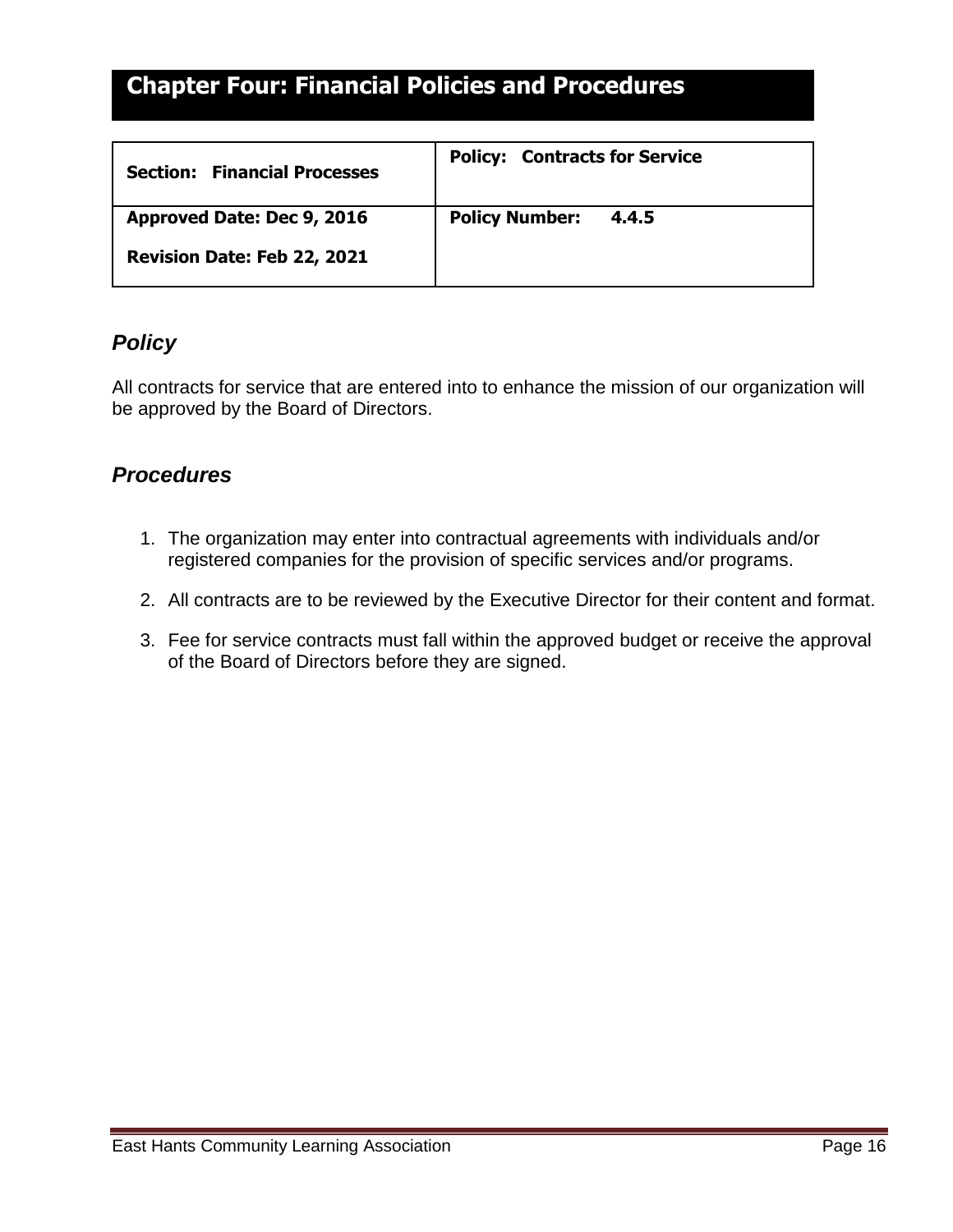<span id="page-16-1"></span><span id="page-16-0"></span>

| <b>Section: Financial Processes</b> | <b>Policy: Fee Collection</b>  |
|-------------------------------------|--------------------------------|
| Approved Date: Dec 9, 2016          | <b>Policy Number:</b><br>4.4.6 |
| Revision Date: Feb 22, 2021         |                                |

#### *Policy*

The East Hants Community Learning Association requires the timely payment of all fees for services provided in order to maintain a healthy cash flow position.

- 1. Invoices for services rendered will be issued at the end of the month.
- 2. All fees are due by the last day of the following month.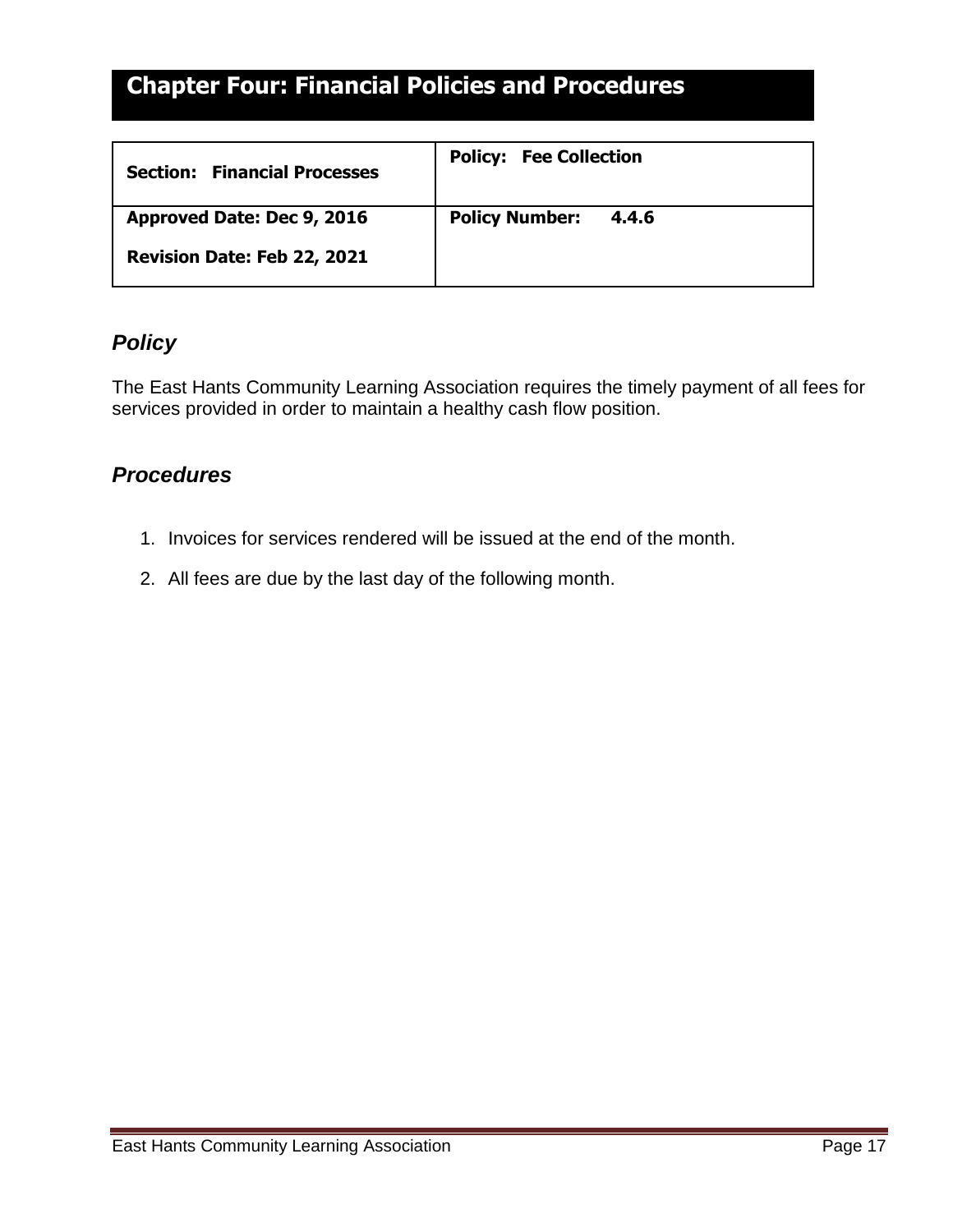<span id="page-17-1"></span><span id="page-17-0"></span>

| <b>Section: Financial Processes</b> | <b>Policy: Funds Received</b>  |
|-------------------------------------|--------------------------------|
| Approved Date: Dec 9, 2016          | <b>Policy Number:</b><br>4.4.7 |
| Revision Date: Feb 22, 2021         |                                |

### *Policy*

Funds received by our organization will be deposited in the bank in a timely and consistent manner.

- 1. All funds received will be received only by a designated employee, who will issue a receipt immediately.
- 2. All funds will be kept in a secure location.
- 3. All funds will be deposited in the bank on a regular basis. Bank deposits will be compared to receipts issued to ensure that all funds are accounted for.
- 4. Cash on hand will not be used to cash personal cheques for employees.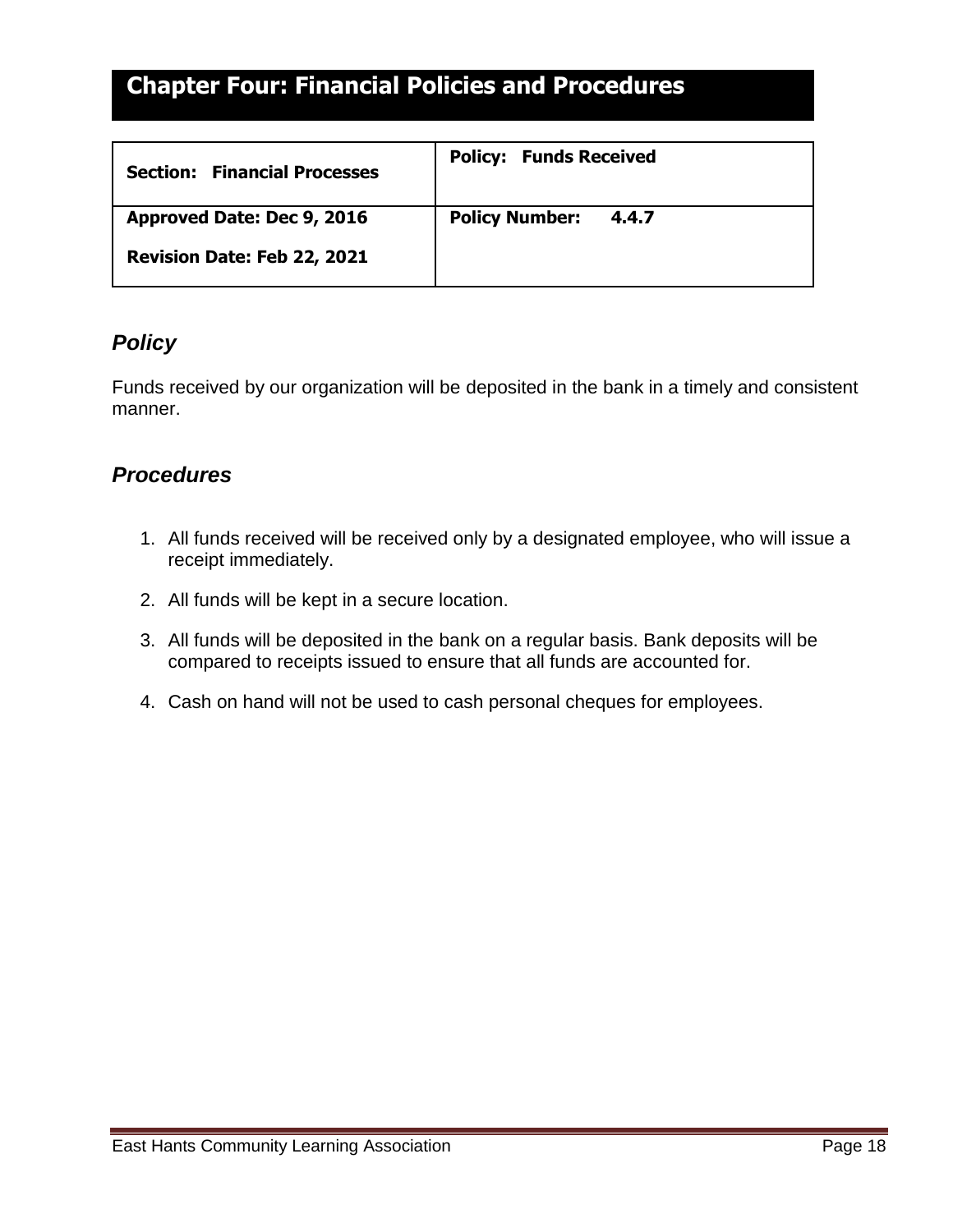<span id="page-18-1"></span><span id="page-18-0"></span>

| <b>Section: Financial Processes</b> | <b>Policy: HST Rebate</b>      |
|-------------------------------------|--------------------------------|
| Approved Date: Dec 9, 2016          | <b>Policy Number:</b><br>4.4.8 |
| Revision Date: Feb 22, 2021         |                                |

#### *Policy*

As a human service organization, the East Hants Community Learning Association is exempt from the collection of HST on direct services. Our organization is entitled to and will collect a recovery of 50% of the HST it pays to suppliers.

- 1. When recording HST, the full amount of the payment (including HST) will be recorded in the disbursements journal as the amount of cash expended.
- 2. The amount of the supplier's charge and the 50% HST unrecoverable portion will be allocated to the appropriate expenditure column.
- 3. The 50% portion of HST that is recoverable will then be allocated to a column entitled HST Rebate Receivable.
- 4. Each invoice or related payment voucher will have the HST component identified.
- 5. A claim will be made bi-annually to Revenue Canada for the HST Rebate Receivable.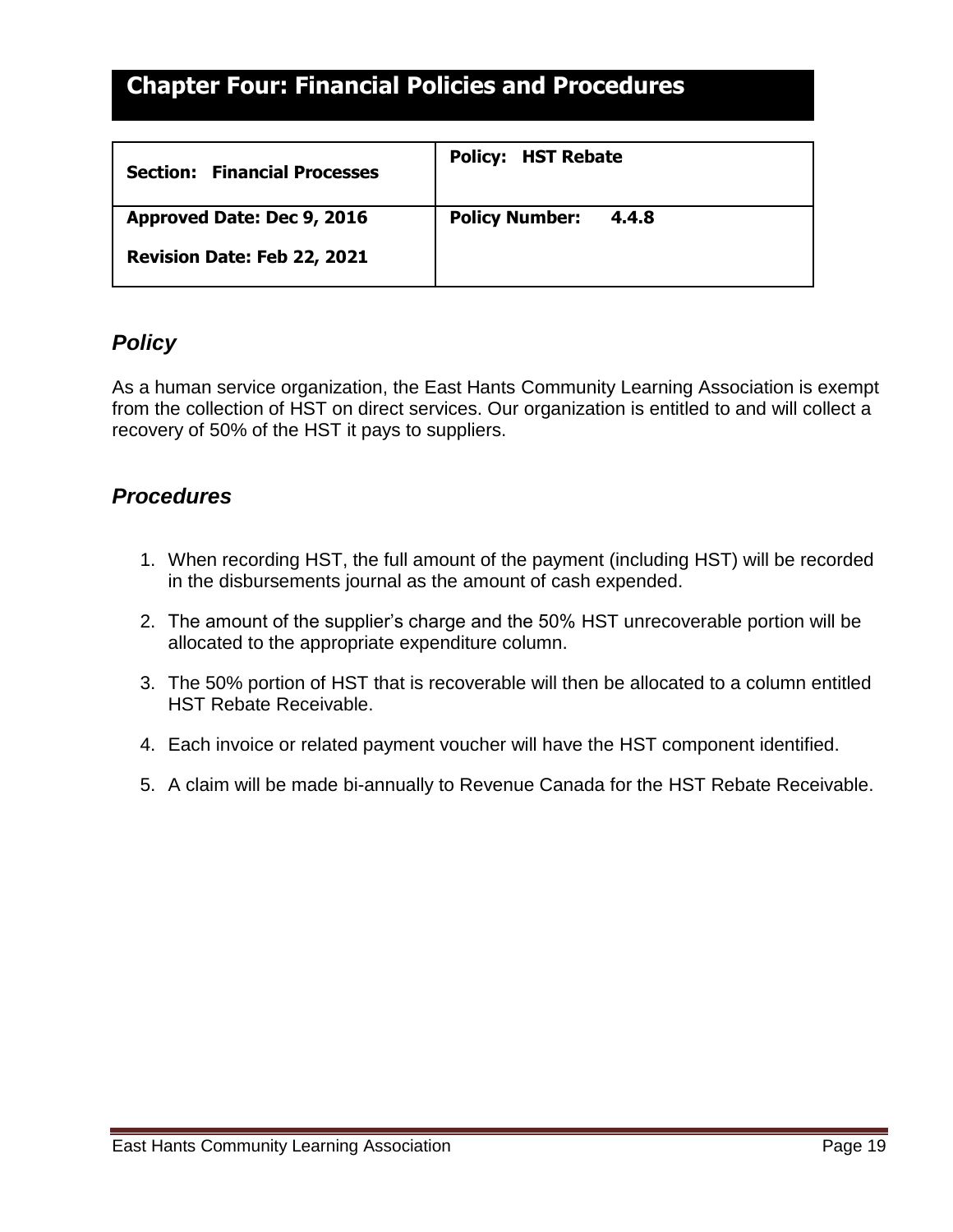<span id="page-19-1"></span><span id="page-19-0"></span>

| <b>Section: Financial Processes</b> | <b>Policy: Investments</b>     |
|-------------------------------------|--------------------------------|
| Approved Date: Dec 9, 2016          | <b>Policy Number:</b><br>4.4.9 |
| Revision Date: Feb 22, 2021         |                                |

#### *Policy*

The Board of Directors will ensure that the investments of our organization are monitored on a regular basis.

- 1. All securities, mortgages, insurance policies and investments will be under the control of the Executive Director with the approval of the Board of Directors.
- 2. All stocks, bonds, mortgages, deeds and insurance policies will be in the name of our organization.
- 3. The purchase and sale of securities will be approved by the Board of Directors.
- 4. Investment income accrued is subject to accounting control.
- 5. All securities will be recorded in the balance sheet and reviewed prior to re-investment.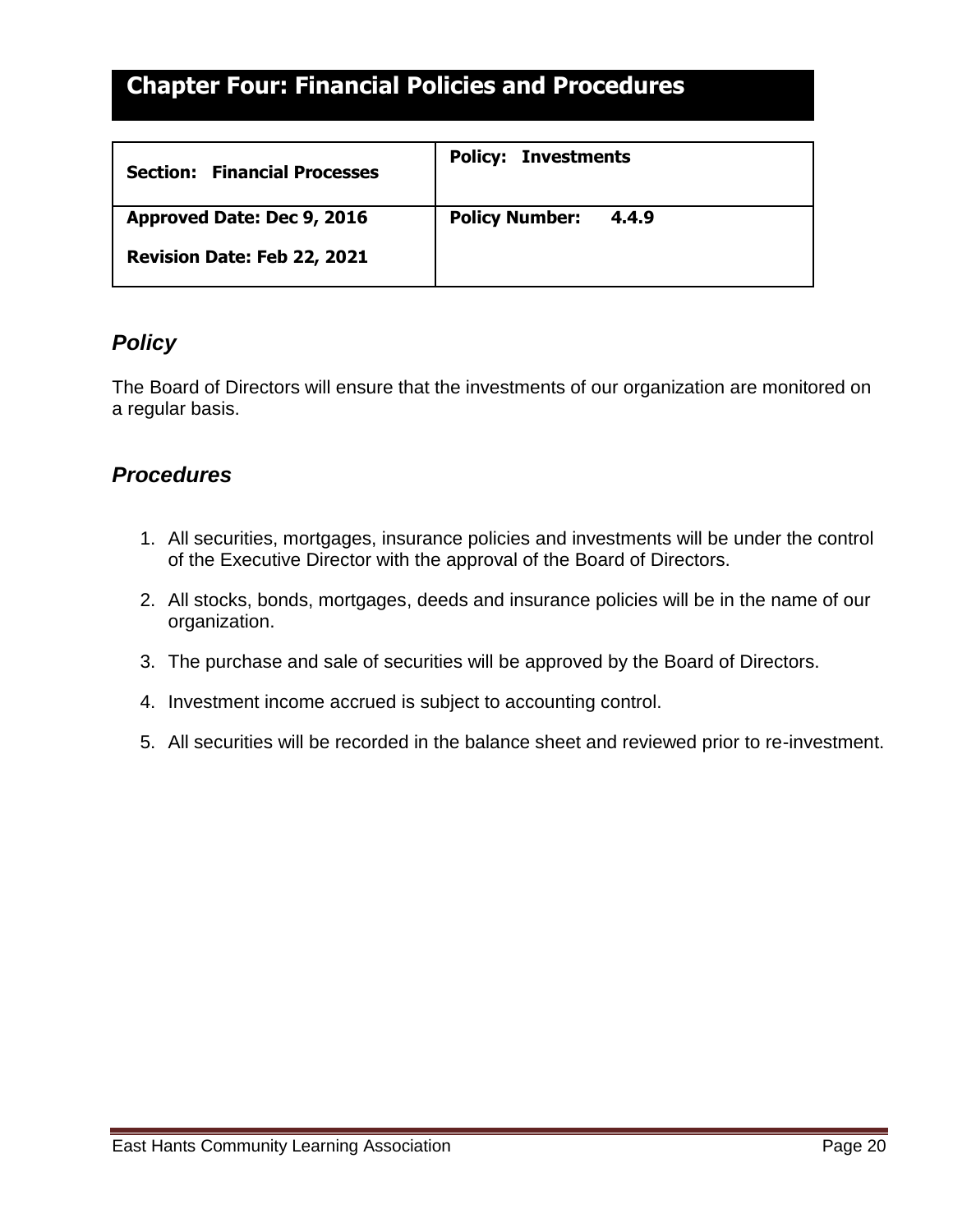<span id="page-20-1"></span><span id="page-20-0"></span>

| <b>Financial Processes</b><br><b>Section:</b> | <b>Policy: Payroll Records</b>  |
|-----------------------------------------------|---------------------------------|
| Approved Date: Dec 9, 2016                    | <b>Policy Number:</b><br>4.4.10 |
| Revision Date: Feb 22, 2021                   |                                 |

#### *Policy*

Payroll records will be kept current and will be updated on a regular basis.

- 1. An employee will be placed on the payroll at the direction of the Executive Director.
- 2. Information for payroll will include the following:
	- Employee's name and address
	- Employee's Social Insurance Number
	- Employee's starting salary and date
	- Revenue Canada TD1 Form
	- Province of Nova Scotia TD1NS Form
- 3. Payroll will be prepared according to information recorded on time sheets. Time sheets will be reviewed and approved by the appropriate supervisor on a bi-weekly basis.
- 4. Changes in deductions will be arranged between the employee and the Executive Director. All changes to deductions will be required from the employee in writing.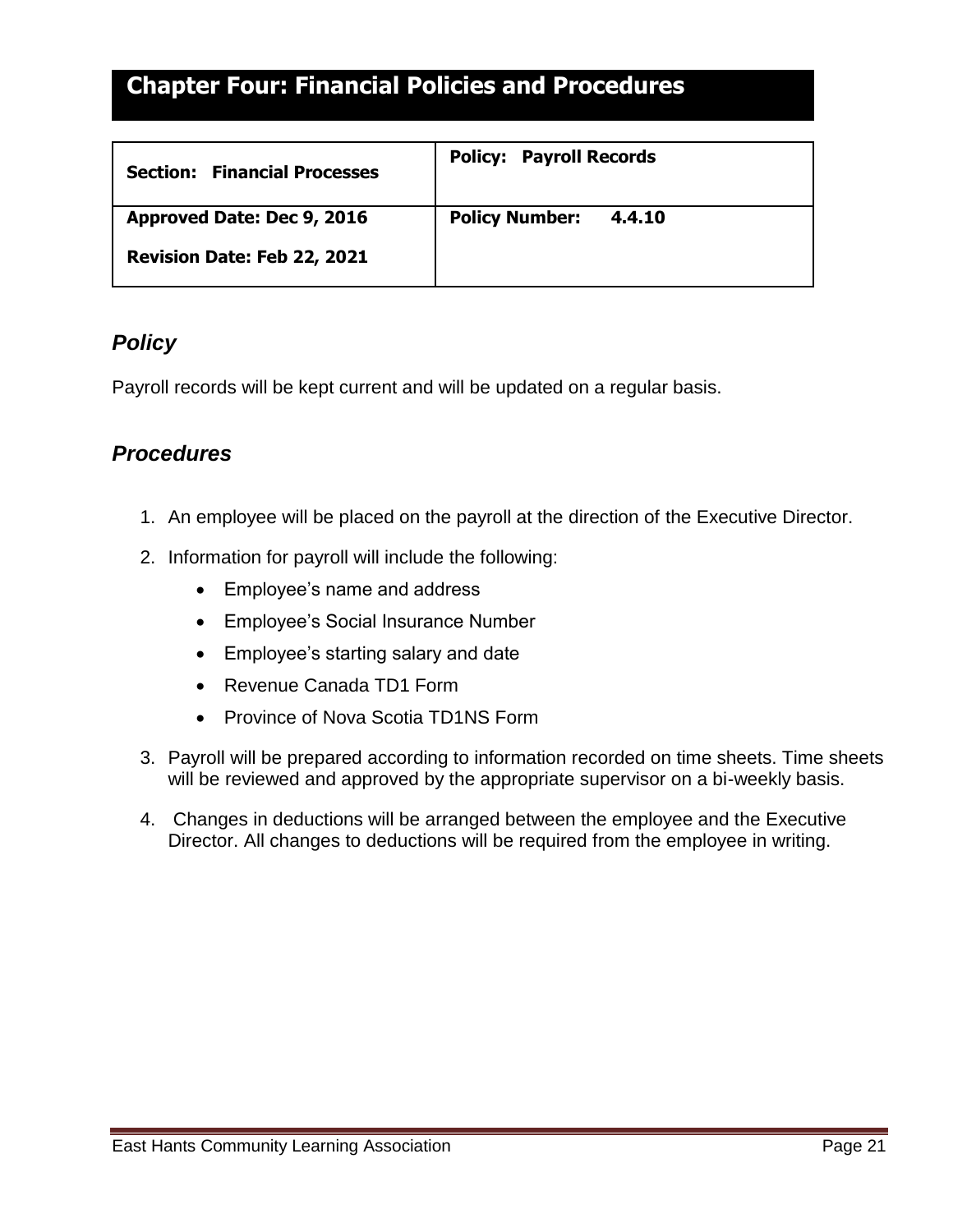<span id="page-21-1"></span><span id="page-21-0"></span>

| <b>Section: Financial Processes</b> | <b>Policy: Payroll Payment</b>  |
|-------------------------------------|---------------------------------|
| Approved Date: Dec 9, 2016          | <b>Policy Number:</b><br>4.4.11 |
| Revision Date: Feb 22, 2021         |                                 |

#### *Policy*

Payroll payments will be issued based on accurate information and a defined approval process.

- 1. The Executive Director will review employee time sheets and approve them for payment.
- 2. The designated staff person will input the payroll information and verify it for accuracy.
- 3. The Executive Director will review payroll information, ensuring the accuracy of personnel, pay rates, pay amounts and budget allocations.
- 4. The Executive Director will review all government filings for completeness and accuracy and will sign these documents as the organization's representative.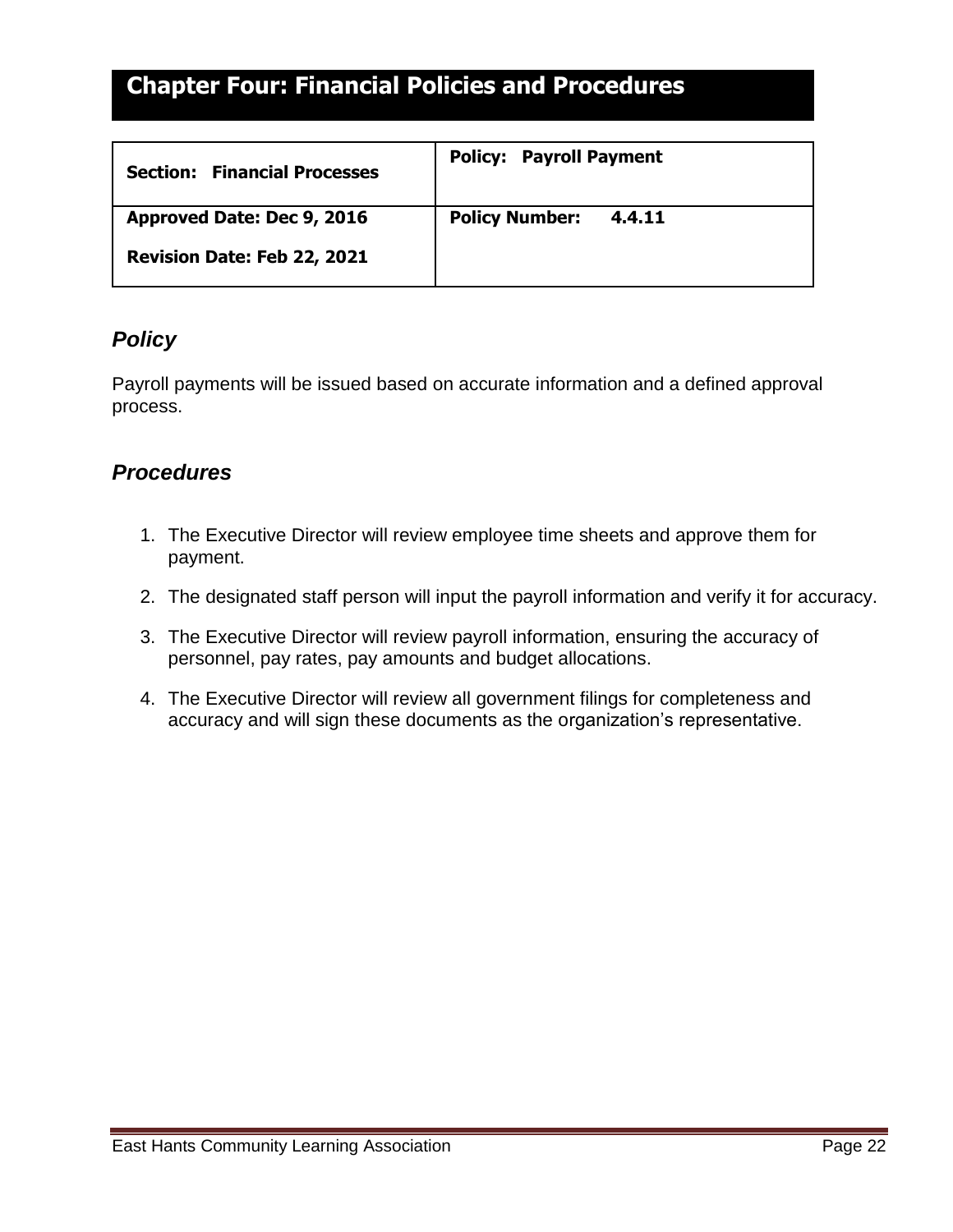<span id="page-22-1"></span><span id="page-22-0"></span>

| <b>Section: Financial Processes</b> | <b>Policy: Petty Cash</b>       |
|-------------------------------------|---------------------------------|
| Approved Date: Dec 9, 2016          | <b>Policy Number:</b><br>4.4.12 |
| Revision Date: Feb 22, 2021         |                                 |

#### *Policy*

The Board of Directors of the East Hants Community Learning Association will authorize the amount of the petty cash fund and will identify the nature of the expenditures that should be paid from this fund.

- 1. Two petty cash funds will be maintained, one for the East Hants Community Learning Association for \$200.00 and one for the Transportation Service for \$150.00. Cash funds will be kept in a secure location.
- 2. Petty cash will be maintained and disbursed by one person.
- 3. A petty-cash disbursement record will be maintained for all transactions.
- 4. Cash receipts or petty cash vouchers will accompany the disbursement sheets, demonstrating a balanced account.
- 5. When petty cash is to be replenished, receipts will be totalled and a cheque will be issued to be cashed.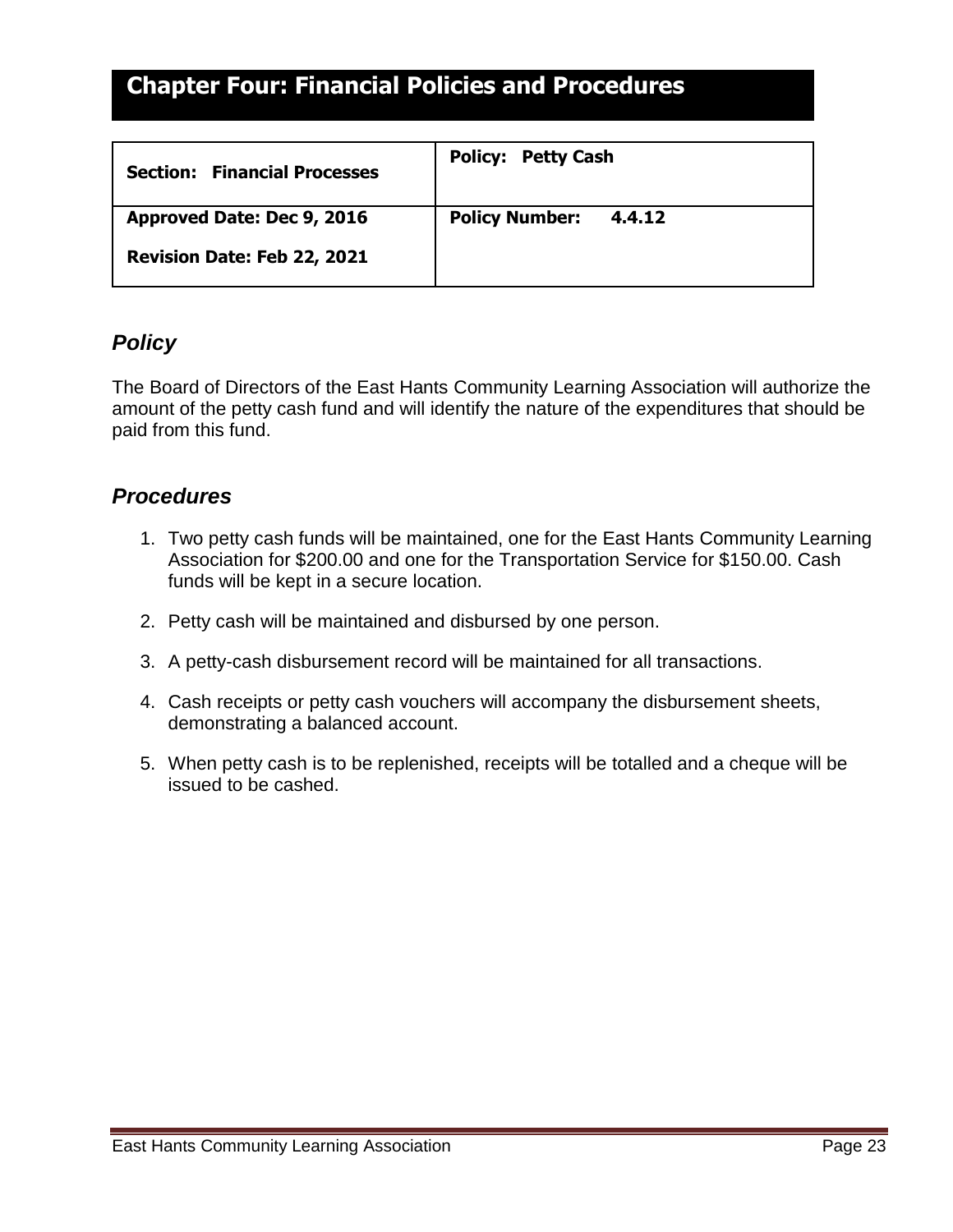<span id="page-23-1"></span><span id="page-23-0"></span>

| <b>Financial Processes</b><br><b>Section:</b> | <b>Policy: Purchases Operating</b> |
|-----------------------------------------------|------------------------------------|
| Approved Date: Dec 9, 2016                    | <b>Policy Number:</b><br>4.4.13    |
| Revision Date: Feb 22, 2021                   |                                    |

#### *Policy*

Purchases of goods and services will be approved by inclusion in the annual budget or by approval of the Board of Directors.

- 1. All purchases made will be approved either by inclusion in the annual budget (predetermined expense) or by special motion approved in advance by the Board of Directors, thereby ensuring that all purchases of goods and services are authorized.
- 2. Purchase requisitions and three quotes will be required for purchases greater than \$1,000.
- 3. Non-budgeted expenditures will be approved by the Board of Directors.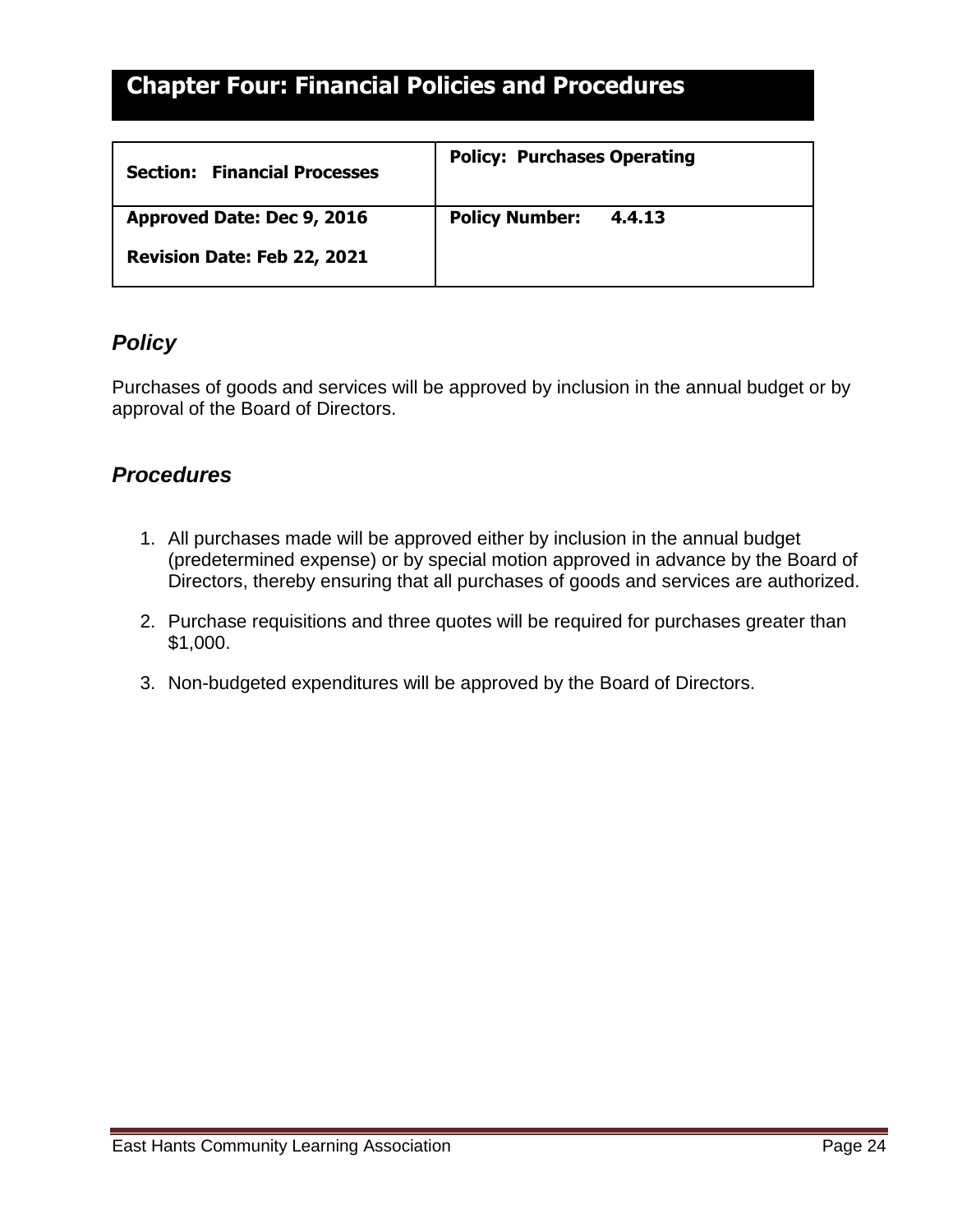<span id="page-24-1"></span><span id="page-24-0"></span>

| <b>Financial Processes</b><br><b>Section:</b> | <b>Policy: Purchases: Capital</b> |
|-----------------------------------------------|-----------------------------------|
| Approved Date: Dec 9, 2016                    | <b>Policy Number:</b><br>4.4.14   |
| Revision Date: Feb 22, 2021                   |                                   |

#### *Policy*

The Executive Director will ensure that any non-budgeted capital purchases that exceed \$1,000.00 are approved by the Board of Directors. Ideally, 3 quotes will be sourced but a minimum of two quotes on any single capital item will be required. Capital purchases include such items as equipment and vehicles.

- 1. The organization will receive three independent quotes, if possible, with a minimum of two quotes, before making a decision to purchase.
- 2. Quotes will be maintained on file as financial records.
- 3. While EHCLA operates with financial prudence, the lowest quote may not be the option selected.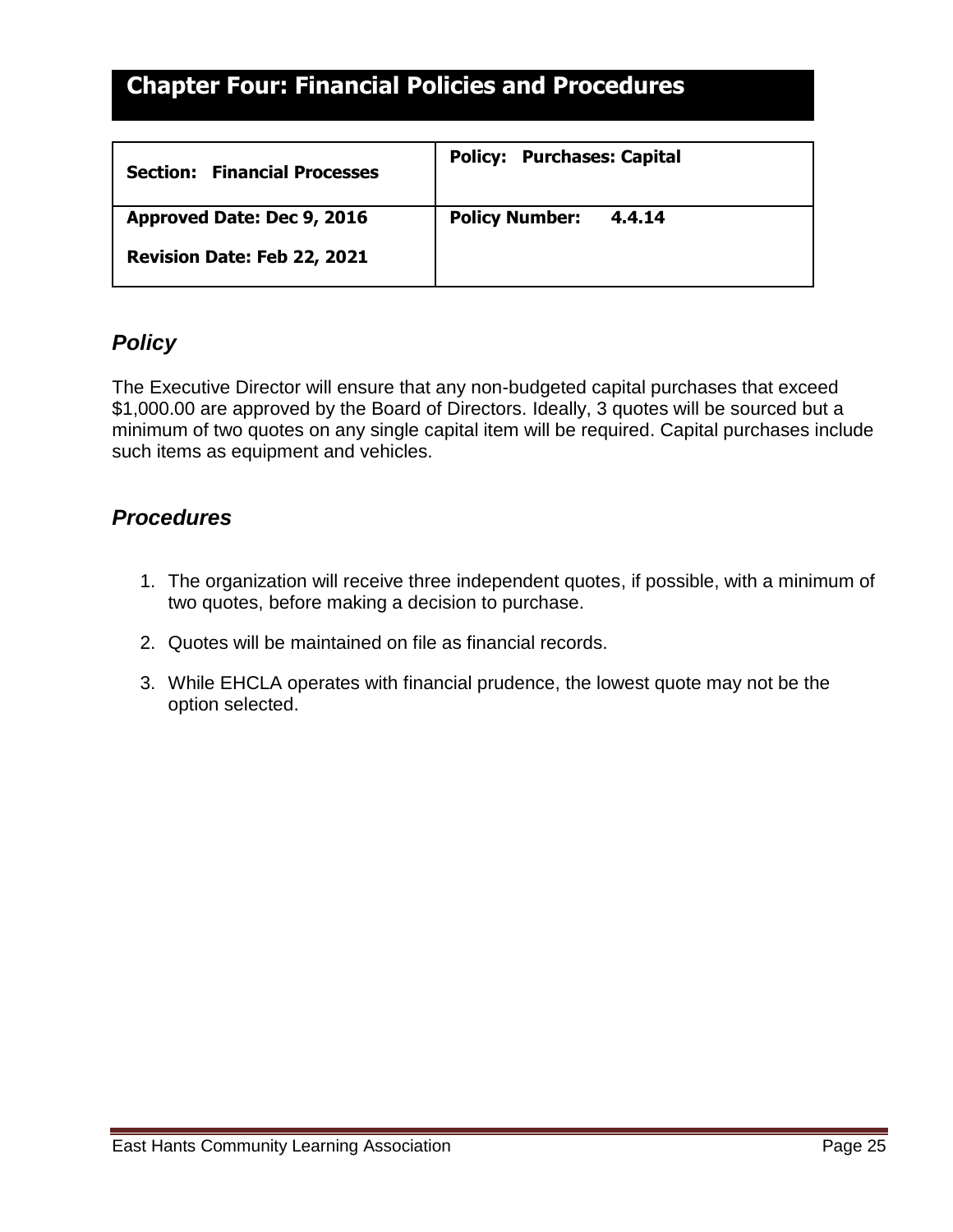<span id="page-25-1"></span><span id="page-25-0"></span>

| <b>Financial Processes</b><br><b>Section:</b> | <b>Policy: Retention of Records</b> |
|-----------------------------------------------|-------------------------------------|
| Approved Date: Dec 9, 2016                    | <b>Policy Number:</b><br>4.4.15     |
| Revision Date: Feb 22, 2021                   |                                     |

#### *Policy*

All records of the East Hants Community Learning Association will be retained for the time specified by the governing legislation.

- 1. A hard copy of financial records will be retained at the East Hants Community Learning Association location for a period of not les than six years. It is acceptable that electronic copies be maintained in online bank, to be printed as required.
- 2. Eligible records will be destroyed after a six-year period.